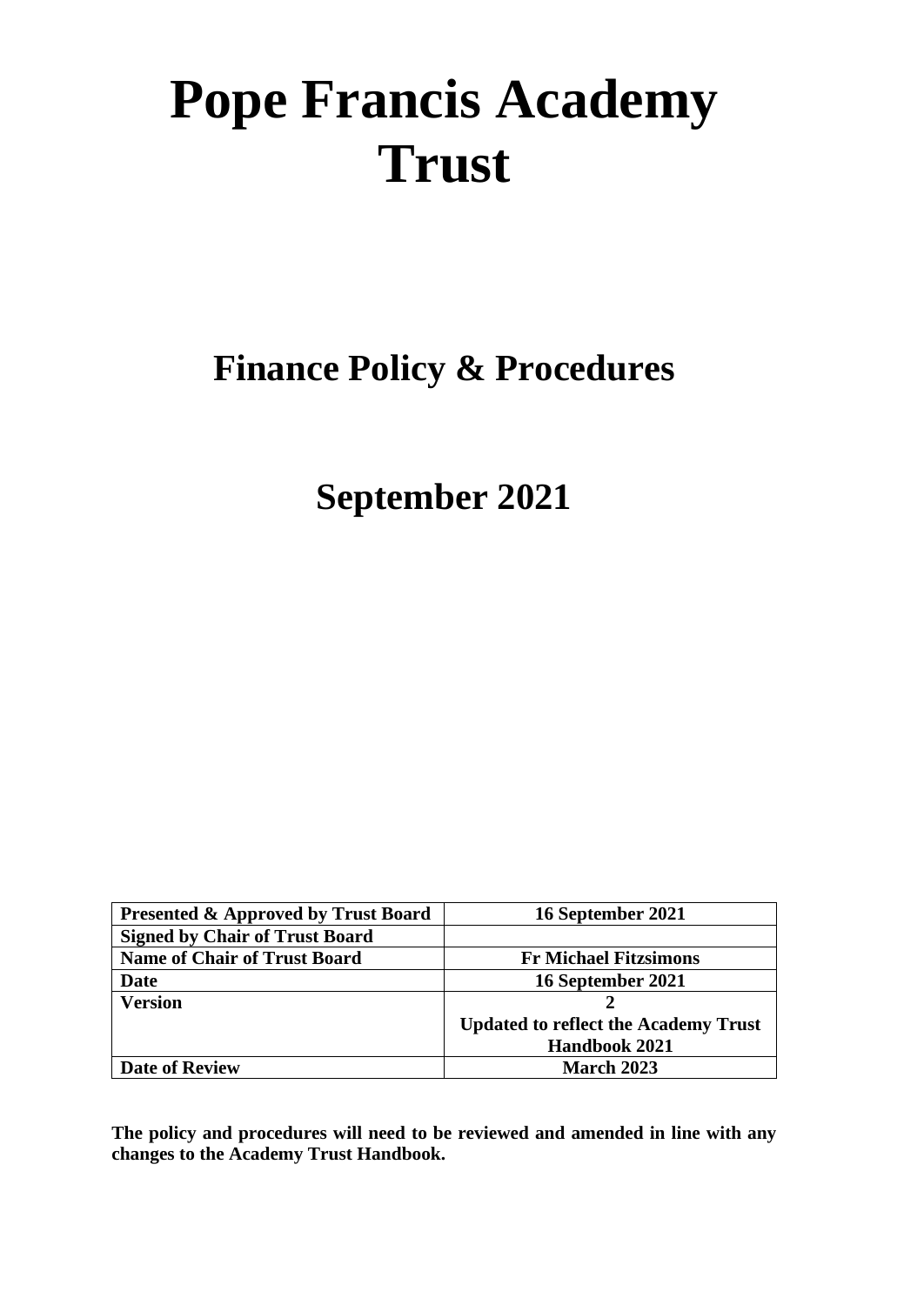## **CONTENTS**

| 1.00              | <b>Introduction</b>                                    |
|-------------------|--------------------------------------------------------|
| 2.00              | Organisation                                           |
| 3.00              | <b>Financial Responsibilities</b>                      |
| 4.00              | <b>Accounting System</b>                               |
| 5.00              | <b>Financial Planning &amp; Monitoring</b>             |
| 6.00              | <b>Payroll</b>                                         |
| 7.00              | <b>Cash Management</b>                                 |
| 8.00              | <b>Purchasing &amp; Payments</b>                       |
| 9.00              | <b>Income</b>                                          |
| 10.00             | <b>Assets</b>                                          |
| 11.00             | <b>Insurance</b>                                       |
| 12.00             | <b>Supply Teachers</b>                                 |
| 13.00             | <b>Retention of Records</b>                            |
| <b>Appendix 1</b> | <b>Financial Organisation</b>                          |
| <b>Appendix 2</b> | <b>Terms of Reference for the Finance Committee</b>    |
| <b>Appendix 3</b> | <b>Authorisation Levels</b>                            |
| <b>Appendix 4</b> | <b>Staff Recruitment Levels</b>                        |
| <b>Appendix 5</b> | <b>Records Management Policy</b>                       |
| Appendix 6        | <b>Purchase Order Request Form</b>                     |
| <b>Appendix 7</b> | <b>Template for Monthly Budget Management Accounts</b> |
| <b>Appendix 8</b> | <b>Financial Planning Timetable</b>                    |

- **Appendix 9 Month End Checklist**
- **Appendix 10 Further Information on National Policies and Guidance**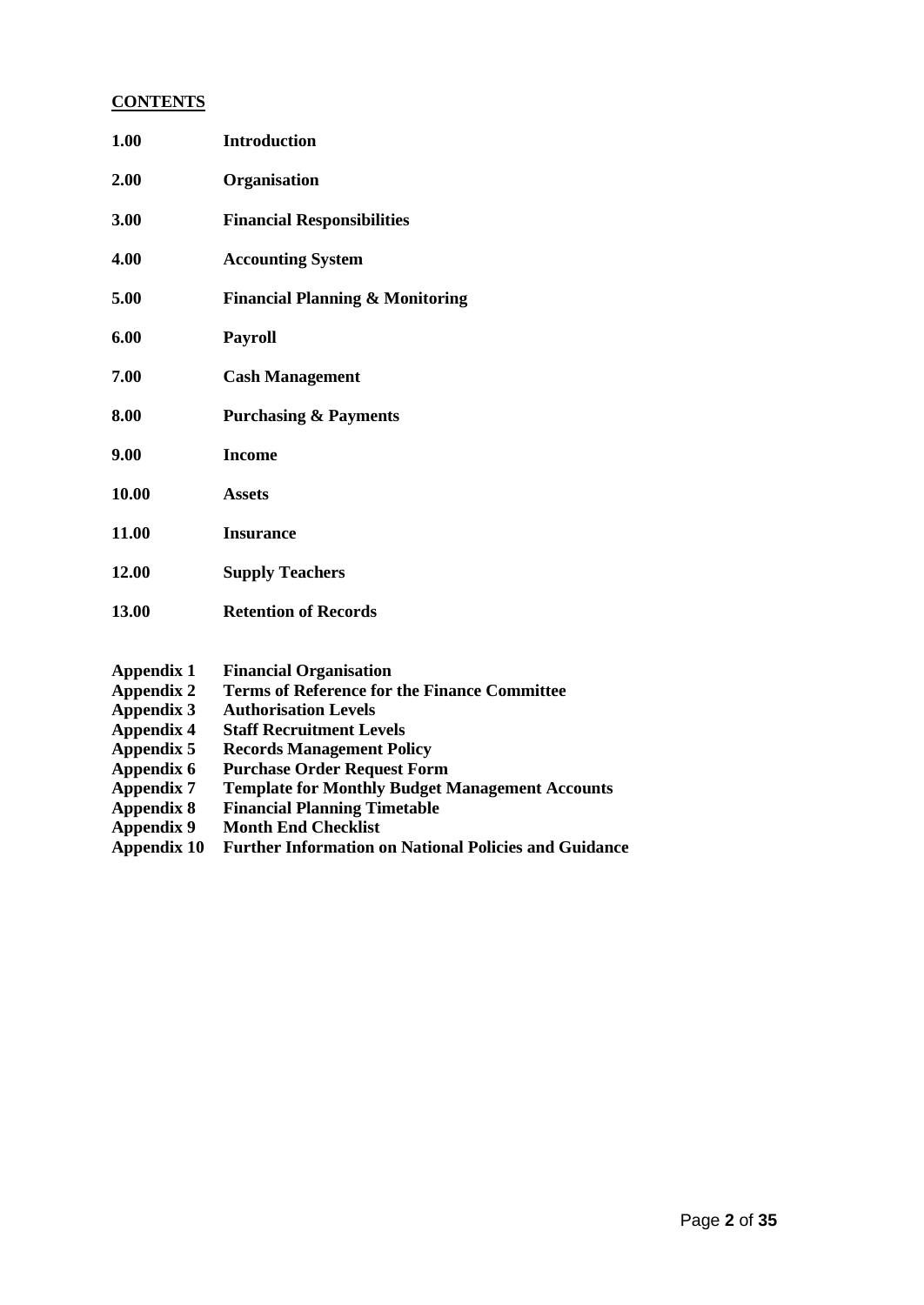## **1.00 Introduction**

The procedures in this Finance Manual will be approved by the Directors and are mandatory and will be effective immediately after approval. Any variation from the procedures is to be notified to the Director responsible for Finance and the Chief Accounting Officer as soon as it becomes apparent.

The purpose of the manual is to ensure that the Academy Trust maintains and develops proper systems of financial control. It is essential that these systems operate properly to meet the requirements of our funding agreement with the Department for Education (DfE).

All employees of the Trust that have roles associated with finance, most specifically the CEO, COO, Headteachers and School Business Managers must be aware of the need to adhere to the Academy Trust Handbook and ensure that the schools and Trust are adhering to the demands within. They must be aware of and ensure that any amendments to the Academy Trust Handbook are implemented at School and Trust level.

## **2.0 Organisation**

#### 2.1 Financial Responsibilities

The Directors are responsible for the financial integrity of the Academy Trust, including any updates or changes to these procedures. The main responsibilities of the Directors are prescribed in the Funding Agreement between the Academy and the DfE.

#### 2.2 Financial Organisation

Finance organisation and staffing are organised as per appendix 1.

In the event of an emergency where the Chief Accounting Officer is unavailable a nominated member of the Leadership Group may act for the Chief Accounting Officer on a temporary basis. This would, under usual circumstances be the Chief Finance officer.

## **3.00 Financial Responsibilities**

#### 3.1 Directors

The Directors are responsible for ensuring that any funding from the DfE (via the ESFA (Education Funding Agency) or any other source is used by the Trust in accordance with the law, its Articles of Association, the Academy Trust's Funding Agreement or such other directions as may be issued and the Academy Trust Handbook and must ensure that the financial management is such as to enable it to fulfil its obligations. This includes approval of the annual budget and notification of any substantial changes in that budget in accordance with the DfE funding agreement.

The Directors recognise that it would be impractical to undertake day to day activities themselves in discharging their responsibilities and it is necessary to delegate some of their functions through committees and the Chief Accounting Officer as set out in this manual.

The Chief Accounting Officer may also delegate provided the terms of the delegation are clearly documented.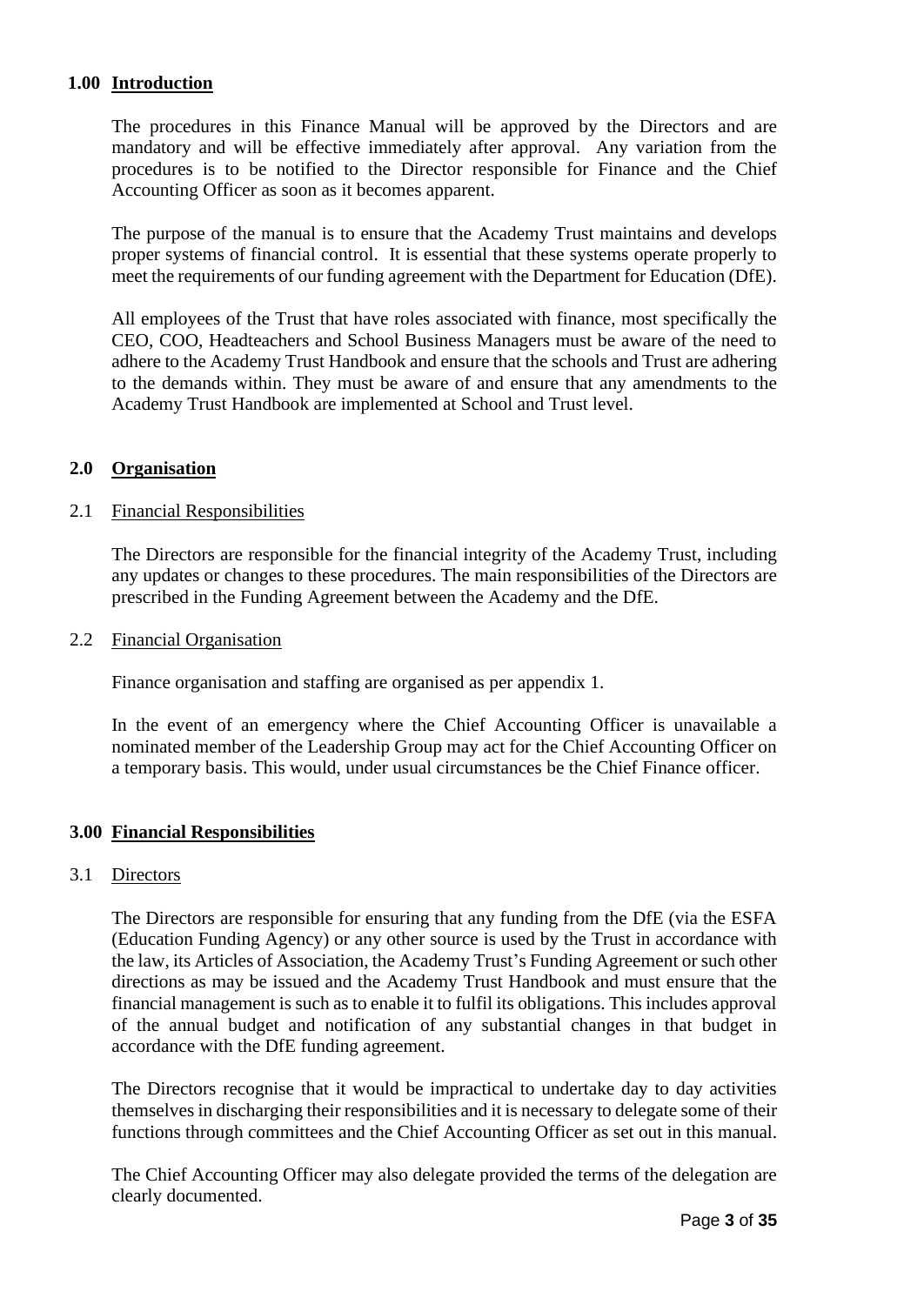The Directors will keep under review its financial management arrangements and make amendments as necessary. The Director with responsible for Finance will advise the Directors where it is felt such amendments to be necessary.

The Directors are also responsible for:

- Ensuring that the General Annual Grant is used for the purposes intended;
- Approval of the annual budget;
- Approval of the Scheme of Delegation;
- Operating control over expenditure;
- The appointment of new Executive Team members;
- The appointment of a new Headteacher;
- The appointment of external auditors;
- Establishment of a Finance Committee, setting and varying its terms of reference and reviewing its work.

The Financial Procedures Manual will be reviewed by the Director responsible for Finance annually to incorporate any requirements of the DfE. Amendments will be submitted to the Finance Committee for approval and to the Directors for ratification.

## 3.2 Finance Committee and its Constitution

The purpose of the Finance Committee is to assist the decision making of the Directors, by enabling more detailed consideration to be given to the best means of fulfilling the Directors responsibility in ensuring sound management of the Academy Trust's finances and resources, including proper planning, monitoring and probity.

The main responsibilities of the Finance Committee are detailed in written terms of reference within the Scheme of Delegation which have been authorised by the Directors.

## Membership of Finance Committee

Membership of Finance Committee to include:

- The Chair to be a Director with responsibility for finance
- The Chief Accounting Officer
- The Chief Operating Officer
- At least 2 other Directors
- Any others as appointed by the Directors

A clerk should be appointed.

## To attend when required

Headteachers Business Managers Site Managers Any other employees relevant to items that are to be discussed

## Quorum

Four members as detailed above must be in attendance for the Committee to be quorate. The Director responsible for Finance, the CEO and COO must always be in attendance.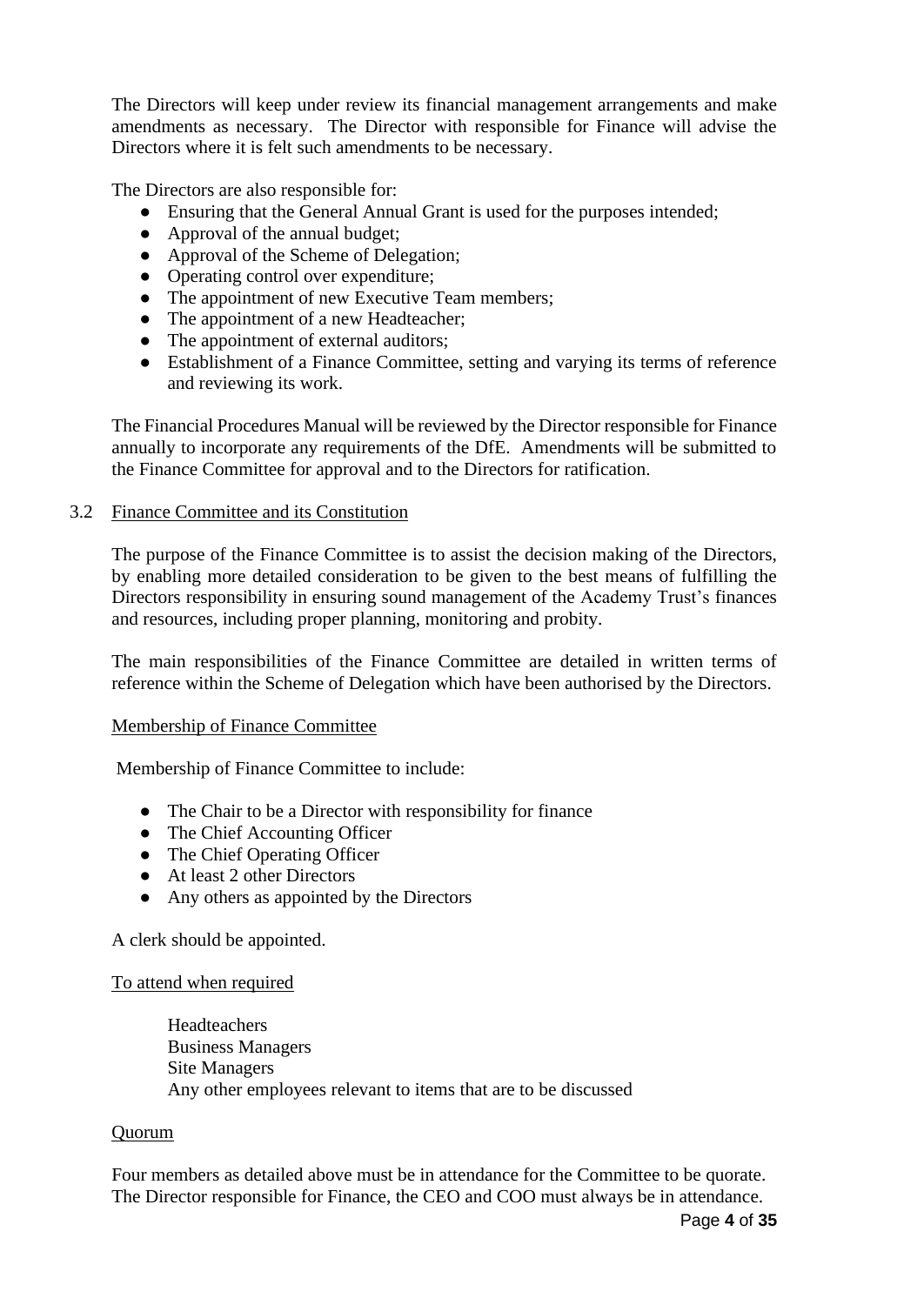## Frequency of Meetings

The Committee will meet 3 times per academic year. Meetings may also be called by the Chair or any other two members of the Committee, with notice given as appropriate to the occasion.

#### Proceedings

The Committee shall be conducted in accordance with the Trust's Memorandum and Articles of Association and with any other regulations or directions relevant to the Committee's proceedings as may be issued from time to time.

#### Minutes

The minutes will be recorded electronically and distributed as soon as possible for approval and signature by the Chair and will be presented to the Chair of the Trust Board within 10 days.

## Review

All the Committee's arrangements, Terms of Reference, Membership etc., as required by the DfE will be reviewed annually by Committee each summer term. Any amendments will be present to the Directors for approval.

## 3.30 Director Responsible for Finance

The responsibilities outlined below mean that the Director for Finance in conjunction with the Finance Committee is responsible to the Trust Board for the integrity of the financial systems and controls of the Academy Trust.

The Trust Board shall designate a Director with a financial background to provide assurance on the following issues:

- The efficient, economic and effective management of resources and expenditure, including funds, capital assets, equipment and staff;
- The maintenance of sound internal financial controls:
- That, financial considerations are taken fully into account, in reaching decisions;
- To ensure that variances between actual performance and budget are analysed systematically and there is timely communication of this information to those with responsibility for expenditure and to ensure that where necessary action is taken;
- To be satisfied that there are adequate checks and segregation of responsibilities to ensure the risk of error or fraud is minimised;
- To provide an independent check on the financial activities of the CEO and Headteachers;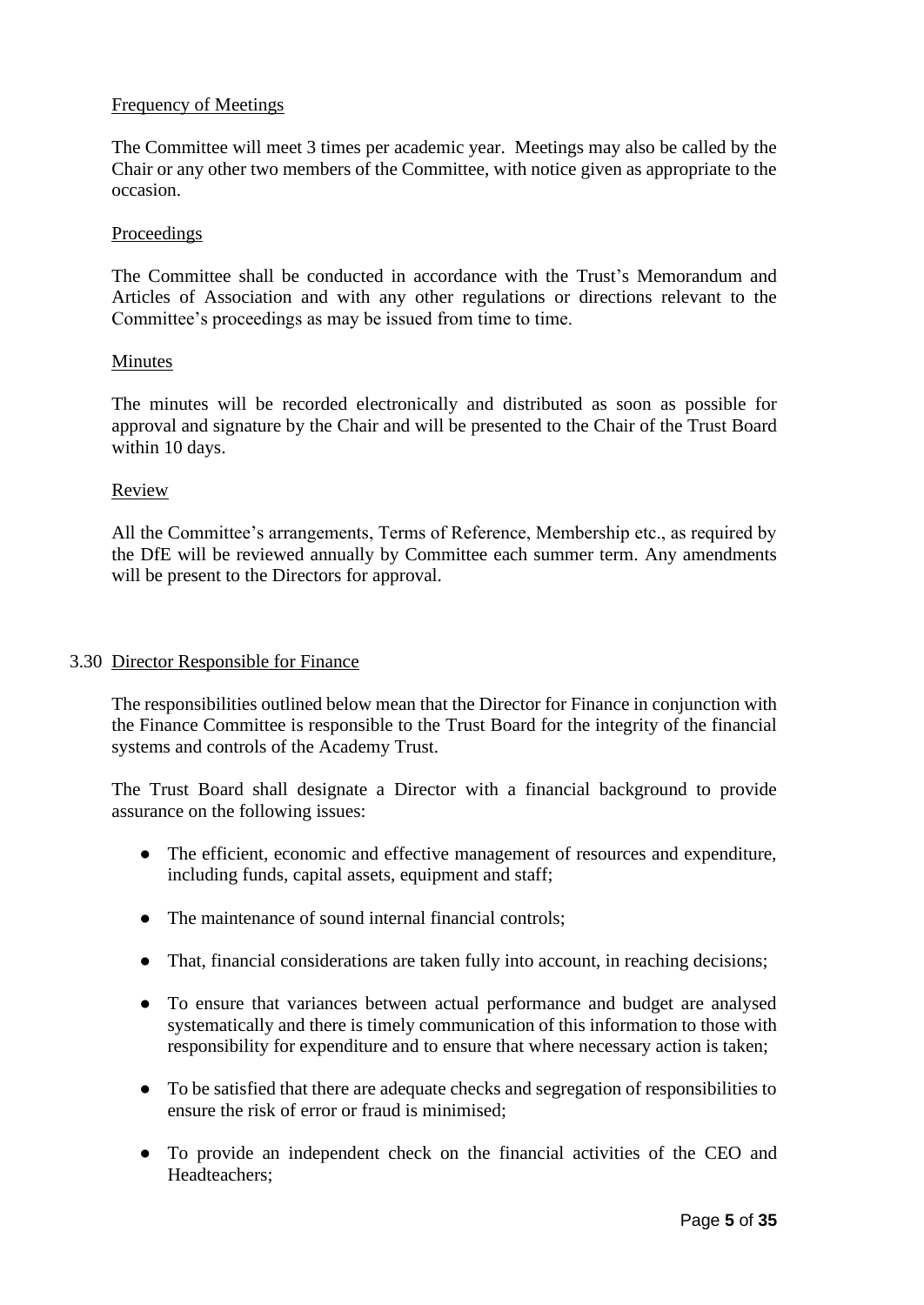- To provide an independent review of and assurance to the Trust Board in the academies financial arrangements, the Director responsible for finance should not take an active role in the day to day operation of the finance team;
- Ensure that appropriate accounting policies are followed in the preparation of accounts;
- To report without delay to the Trust Board on any areas of concern.

The Director responsible for finance may choose to commission an appropriate external contractor or peer reviewer to carry out the detailed checking.

## 3.4 Chief Executive Officer (Accounting Officer)

The role of the CEO includes specific responsibilities for financial matters. It includes a personal responsibility to Parliament, and to ESFA's accounting officer, for the financial resources under the trusts control. The CEO must be able to assure Parliament, and the public, of high standards of probity in the management of public funds, particularly value for money, regularity and propriety.

To effectively carry out their responsibilities the CEO shall:

- Have executive responsibility for the financial management of the academies;
- Ensure proper and adequate financial systems and controls are in place;
- Approve all orders before they are placed or agree appropriate delegation;
- Co-sign cheques or agree appropriate delegation;
- Ensure that the accounts are prepared and maintained as required by the Trust Board and DfE and that these accounts are adequately supported by the underlying books and records of the academies;
- Supply to the Director responsible for Finance such financial information as they may require in performing their duties.

(In practice the CEO will delegate most of the financial duties to the COO)

## 3.5 Chief Operating Officer (Financial Officer)

The COO works in close collaboration with the CEO through whom they are responsible to the Trust Board. The COO also has direct access to the Directors via the Finance Committee.

The main financial responsibilities of the COO are:

• The day to day management of financial issues including the establishment and operation of a suitable accounting system;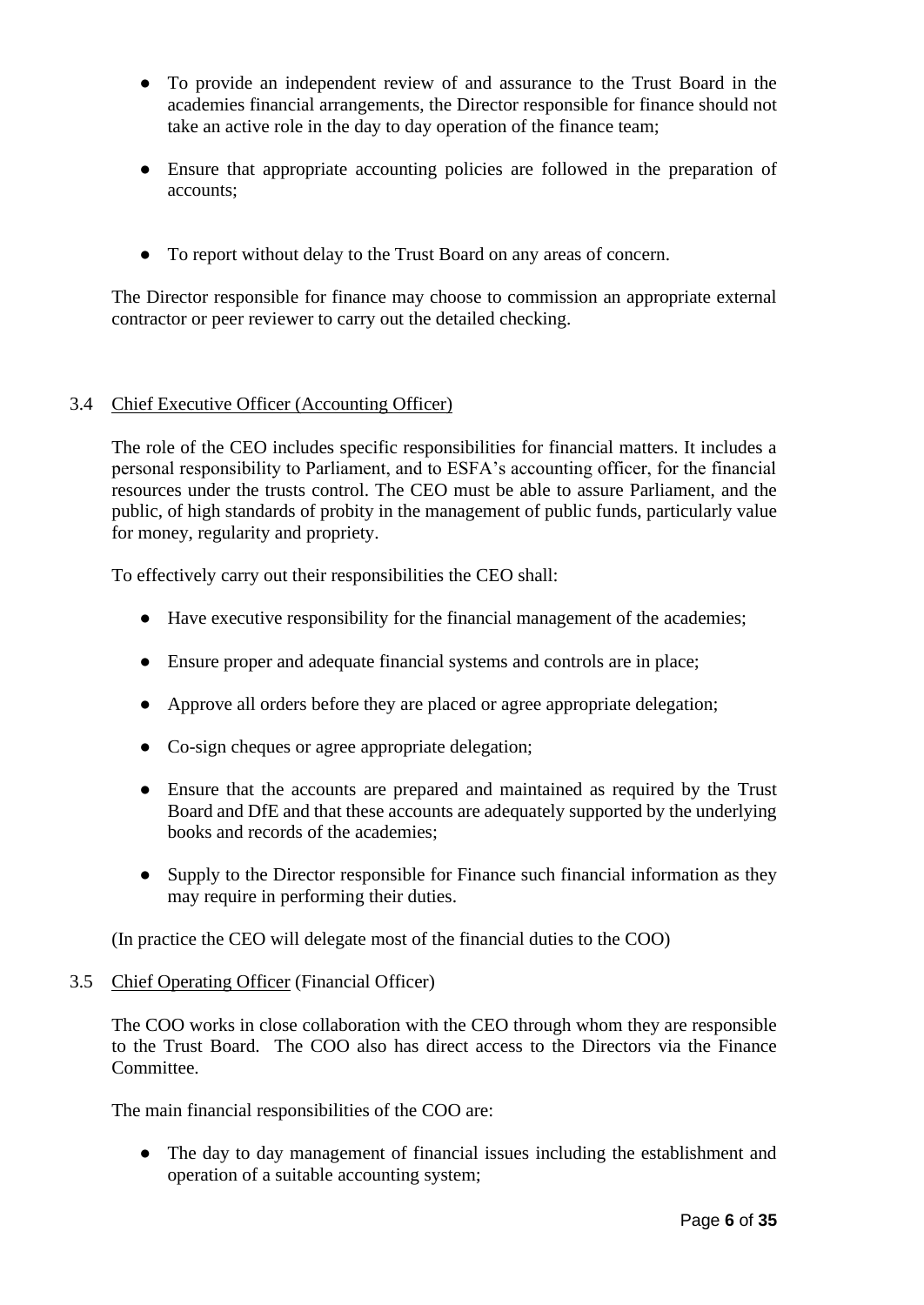- The management of the Trust's financial position at a strategic and operational level within the framework for financial control determined by the Trust Board;
- The maintenance of effective systems of internal control including back up procedures;
- Presentation of accounts which are adequately supported by the books and records of the academies;
- Preparation of timely monthly management accounts;
- Preparation of annual budgets;
- Preparation and presentation of DfE forms;
- Authorising purchase orders;
- Co-signing cheques;
- Preparation of any bids for additional funding.

#### 3.6 Assurance –External Audit

The external auditor is appointed by the Trust Board and provides Directors with an independent oversight of the Trusts financial affairs. Its main duties are to ensure the Trust Board with assurance that:

- The financial responsibilities of the Trust Board are properly discharged;
- That resources are being managed in an efficient, economical and effective manner;
- That there are sound systems of internal financial control and that these systems are being properly maintained;
- That, financial considerations are taken into account when reaching decisions;
- The auditor will undertake a termly programme of reviews to ensure that financial transactions have been properly processed and that controls are operating as stated by the Trust Board. A report of the findings from each visit will be presented termly to the Finance Committee.

## 3.7 Other Staff

Other staff members, primarily the School Business Managers and budget holders will have some financial responsibility within the operational aspects of the financial systems and controls.

All staff have responsibility for the security of academy property; for avoiding loss or damage, having due regard to environmental impact, for ensuring economy and efficiency in the use of resources and for conformity with the requirements of the Academy Trust's financial procedures.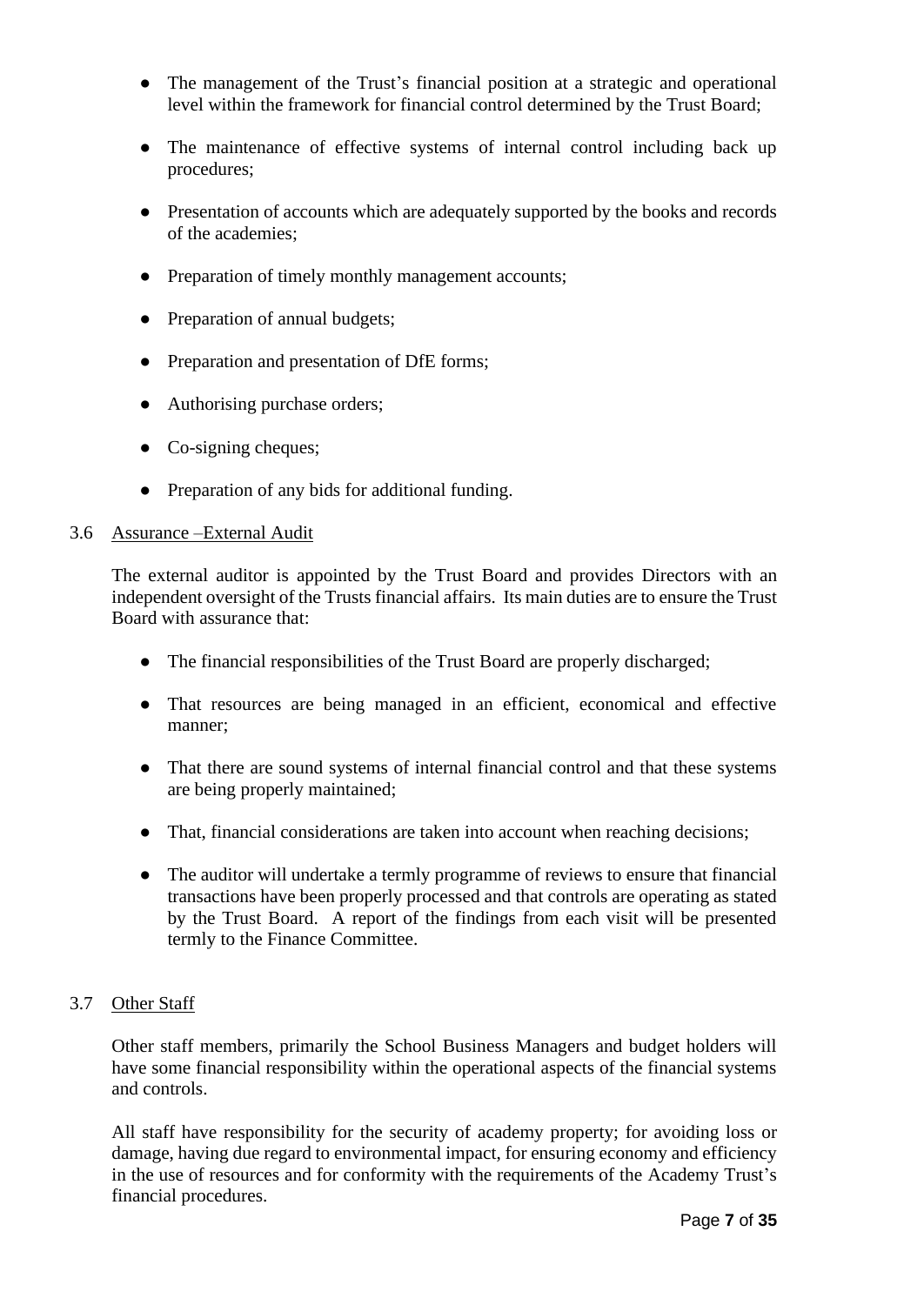## 3.8 Registrar of Interests

It is important for anyone involved in spending public money to demonstrate that they do not benefit personally from the decisions they make. All Trust Board Members, Directors and staff with significant financial or spending powers are required to declare any financial interests that they have in companies or individuals from whom the Trust may purchase goods or services.

The existence of a register of business interest does not detract from the duties of the Trust Board Members, Directors and staff to declare interest where applicable and to not attend that part of any Committee meeting or other meeting.

The register should:

- Be open to public inspection and is available from the COO;
- Include all business interests such as directorships, shareholdings or other appointments of influence within a business organisation which may have dealings with the academy trust. The disclosures should also include business interests of relatives and business partners where influence could be exerted over a Trust Board Member, Director or a member of staff by that person.

## **4.00 Accounting System**

The Access accounting system will be used for modelling, setting and monitoring the budget, generating orders, and recording the income and expenditure of the Academy Trust.

Entry to these systems is password restricted.

The COO is responsible for implementing a system that will ensure the passwords are changed on an appropriately regular basis.

Access levels to these systems will be set in line with the requirements and responsibilities of the users.

## *Transaction Reports*

The COO will obtain and review system reports to ensure that only regular transactions are posted to the accounting system.

The reports obtained and reviewed will include;

- Monthly reconciliations
- Transaction reports for a number of specific nominal codes
- Management accounts summarising expenditure and income against budget at budget holder level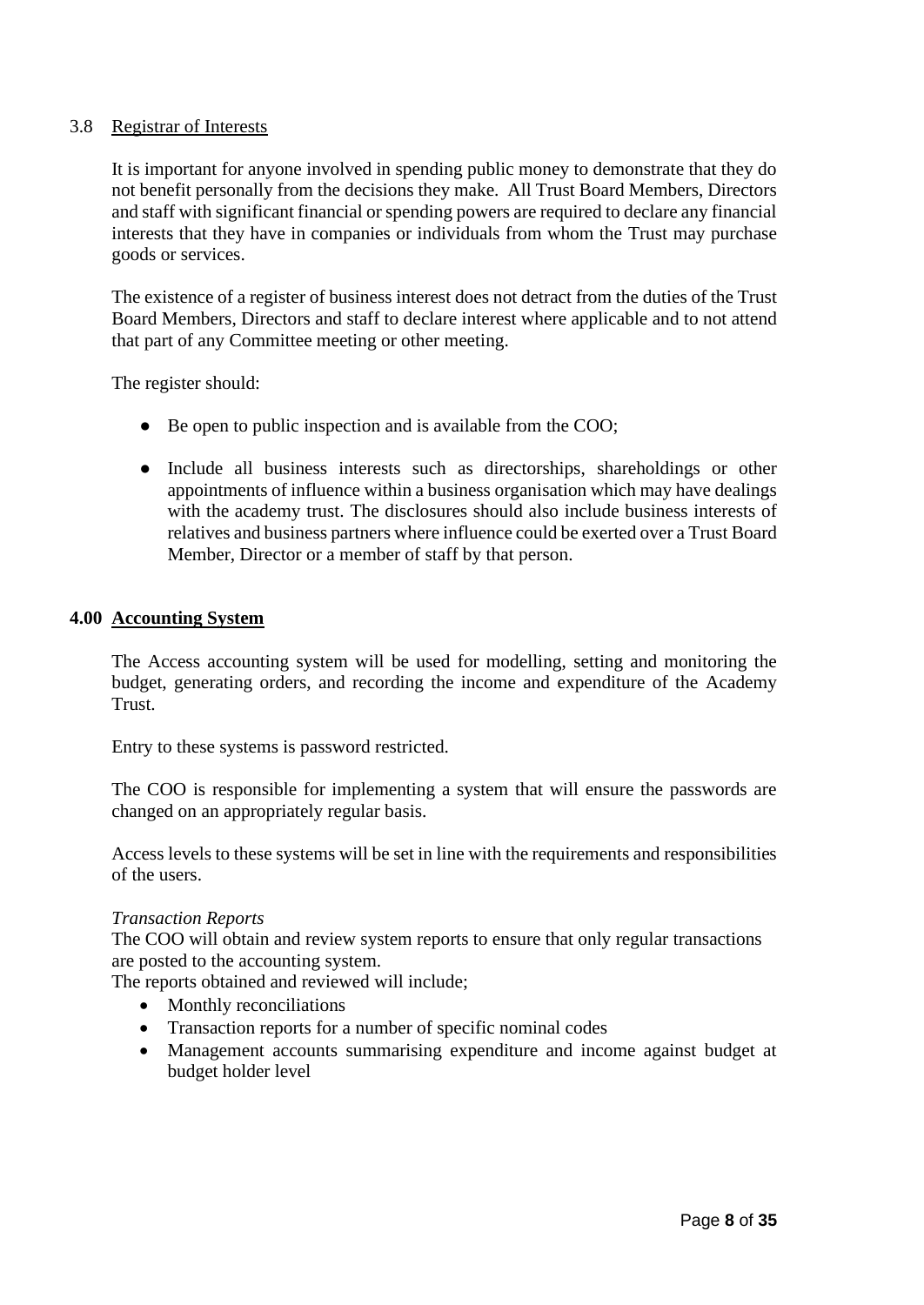## *Reconciliations*

The COO is responsible for ensuring the following reconciliations are performed each month and that any reconciling or balancing amounts are cleared;

- sales ledger control account
- purchase ledger control account
- payroll control account
- petty cash
- all suspense accounts and
- bank balance per the nominal ledger to the bank statement

## 4.1 Back-up Procedures

All IT servers at the academies will be backed up daily to local storage. These backups should be copied daily to a cloud service.

A disaster recovery plan in the event of loss of accounting facilities or financial data should be prepared and monitored by the COO to ensure that plans are adequate and up to date; this should link in with the assessment of risks made by the Trust.

## 4.2 Transaction Processing

All transactions input into the accounting system must be authorised in accordance with the procedures specified in this manual.

The COO will obtain and review system reports to ensure that only regular transactions are posted to the accounting system.

Reconciliations of all bank accounts and VAT control accounts in the accounting system will be carried out at least monthly.

The auditors/Director responsible for finance will highlight any unusual or long outstanding items of a material value to the Finance Committee who will recommend an appropriate action.

## **5.00 Financial Planning and Monitoring**

The Trust prepares both medium term and short-term financial plans.

## 5.1 Strategic Development plan

A strategic development plan will be formulated for a 3-year period. It concerns itself with the future aims and objectives of the Trust and how they can be achieved with the expected resources available.

The form and content of the development plan are matters for the Trust to decide but due regard should be given to any guidance issued by the DfE and the Education Department of the Archdiocese.

The completed plan will include detailed objectives for the coming academic year and outline objectives for future years of the plan.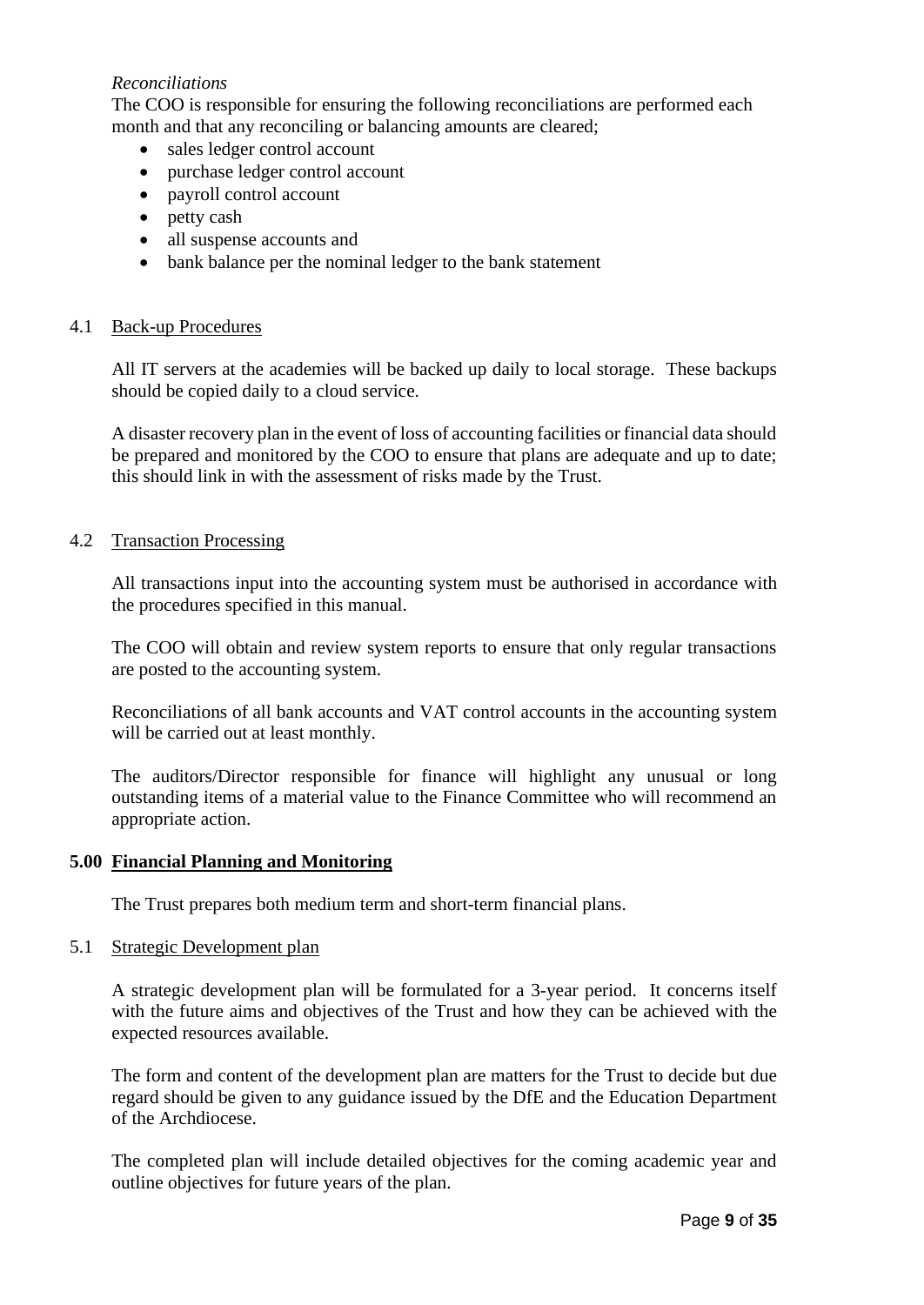The plan will be prepared reporting on deviances from original plan in terms of strategy, finance, aims and objectives on a rolling basis and updated and reviewed annually by the CEO and the Leadership Group for approval by the Finance Committee and ratification by the Trust Board.

#### 5.2 Budgets

Trust expenditure must be appropriate, controlled and given an order of priority against all available resources.

The COO is responsible for preparing the budget.

The budget may need revising throughout the year as circumstances change.

The DfE require the annual budget for the coming year to be approved by the CEO and Finance Committee and Trust Board and to be submitted to the DfE no later than the 30<sup>th</sup> July, subject to advice of final funding.

There must be a clear link between the development plan objectives and the budgeted utilisation of resources.

The budgetary process consists of four phases, planning, budgeting, monitoring and review.

Budgets will be reviewed monthly and reported to the budget holders, Headteachers, CEO, Finance Committee and Directors by the COO. This will follow the template provided at Appendix 7.

Over the course of the year the Trust, working with its academies, will endeavour to follow the financial planning timetable (provided at Appendix 8) to ensure compliance with local and national financial controls, reviews and returns. This will be supported through the use of a month end checklist, a copy of which is provided at Appendix 9.

Any transfers of spend from budget heading to budget heading is subject to the controls as per Appendix 3.

## 5.3 Fundraising

Any fundraising in a school should be cleared with the Headteacher and any monies collected kept in the school safes until the collection has ended. The money can then be paid into the School Fund and a cheque raised from the school to the relevant charity. All funds collected on the behalf of charities will be published on the school website.

## **6.00 Payroll**

The Trust Board is responsible for approving executive pay and a staffing structure for the schools. The Trust Board must ensure that their decisions about levels of executive pay follow a robust evidence-based process and are reflective of the individual's role and responsibilities. Any changes to the staffing structure can only be made with express approval in the first instance of the Finance Committee who must ensure that adequate budgetary provision exists for any staffing structure changes.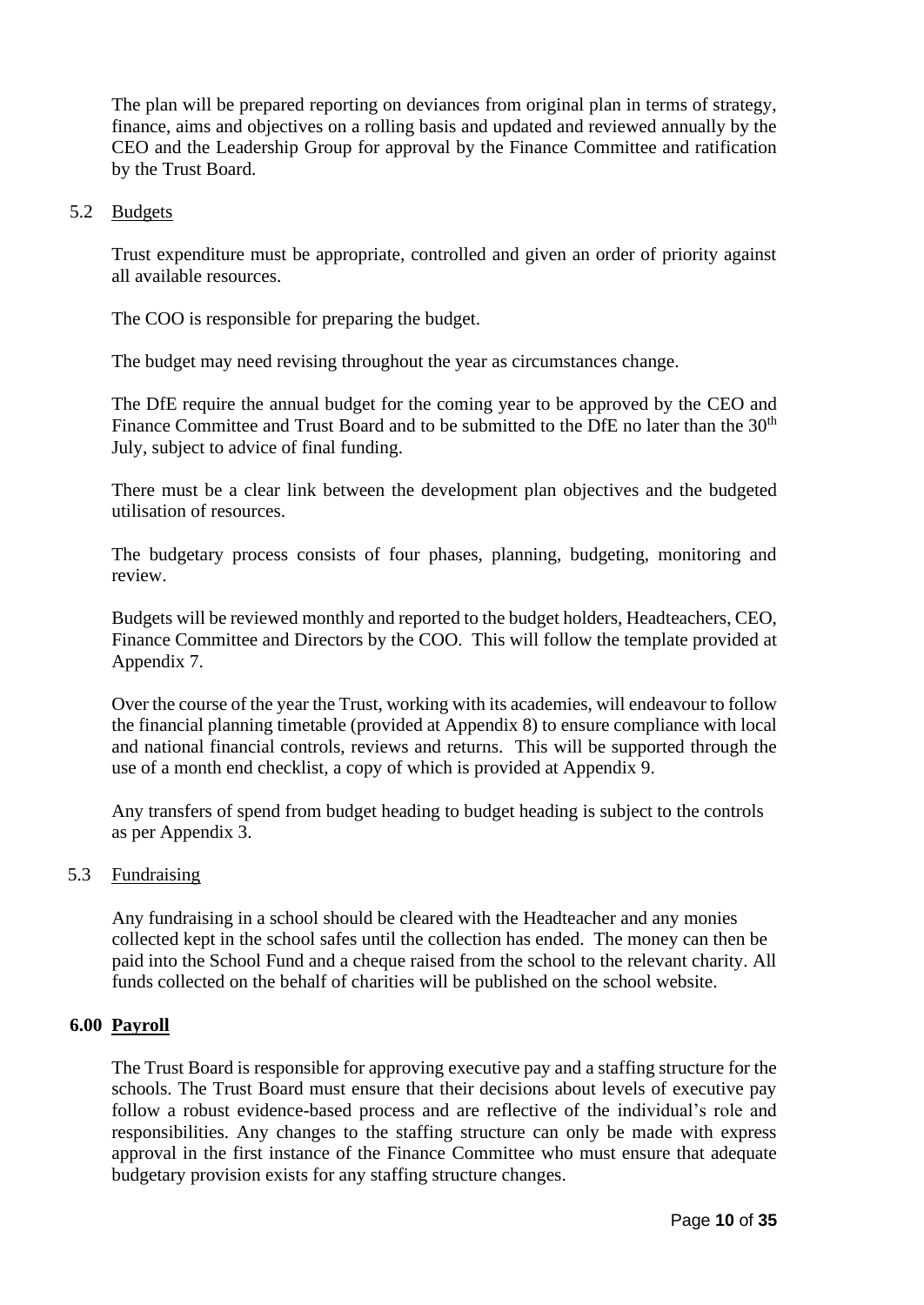The Headteacher is responsible for appointing school personnel except for Deputy Headteachers and the Business Manager whose appointments shall follow consultation with the CEO, COO and the Trust Board.

Personal files which include contracts of employment are kept by the school.

## 6.1 Payroll Administration

The Headteacher will immediately inform the COO and Business Manager of any new appointment to the staff of the school.

The payroll is produced by EPM.

All staff are paid monthly on the  $15<sup>th</sup>$  day of each month or the nearest previous working day to this.

All salary payments will be made by BACS.

All time sheets and overtime claims will be signed by the relevant line manager and certified by the Business Manager.

Any amendments to the payroll will be subject to controls as set out in a formal memorandum by the Trust Board.

Any amendments to the master file must be communicated to EPM in a timely manner by the School Business Manager.

EPM will supply the School Business Manager with a printout of the current month's salary payments for review and approval.

Payments to the Teachers' Pension Fund, Merseyside Pensions Fund and HMRC will be made by the School Business Manager.

The Business Manager will be responsible for the update the accounting system with pay information via a journal each month.

The Trust Board are responsible for compliance with filing payroll related annual returns in a timely manner. Returns will be prepared by EPM and checked for completeness by the School Business Manager.

## 7.0 **Cash Management**

7.1 Bank Accounts

The opening of bank accounts must be authorised by the Trust Board, who must set out in a formal memorandum the arrangements covering the operation of the accounts, including transfers between accounts, cheque signing and BACS levels.

Any cheque or cash deposits should be entered on a paying in slip for presentation to the bank.

Details of any deposits or withdrawals must be entered in a supporting book.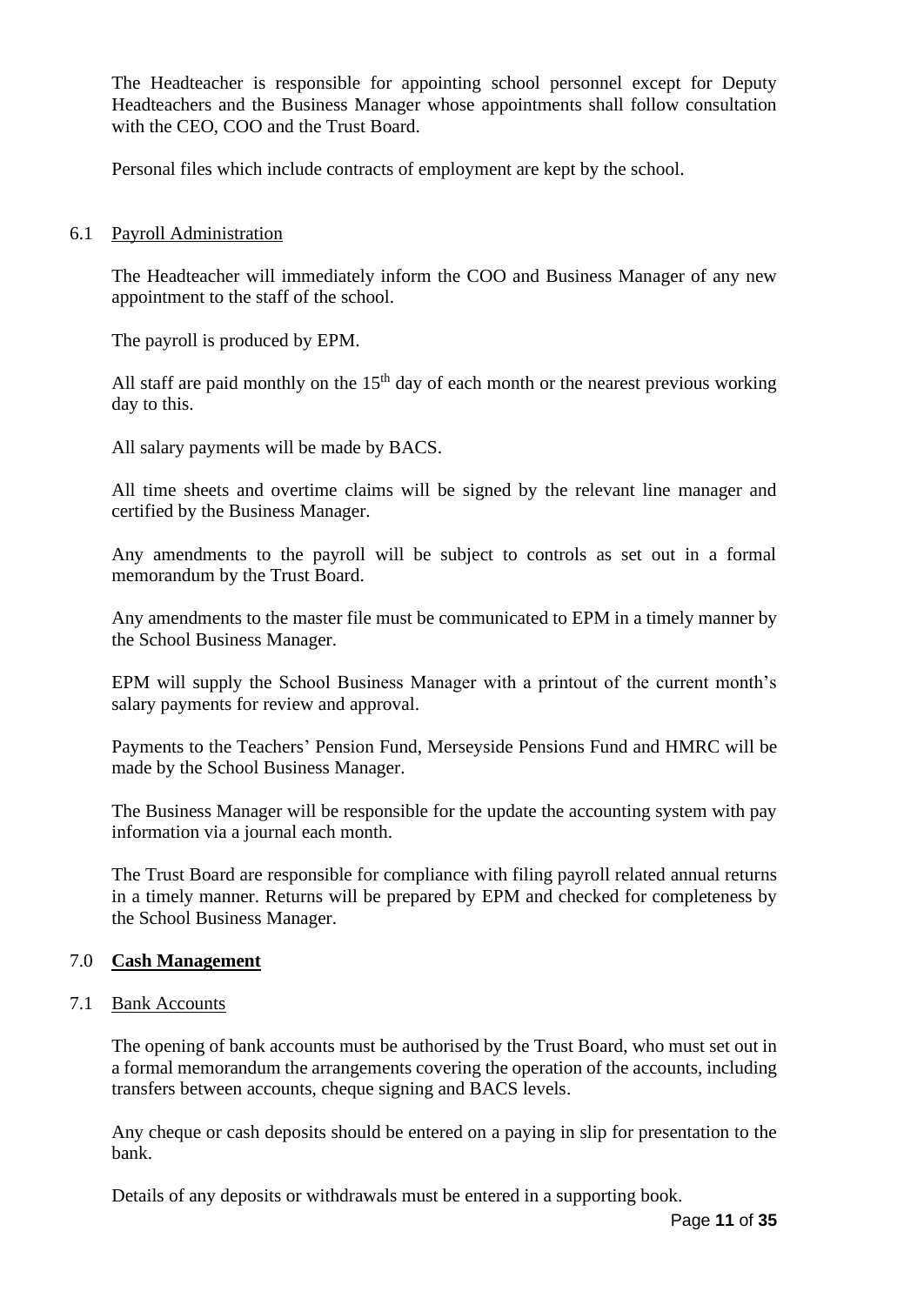All cheques and other instruments authorising withdrawal from school bank accounts will be subject to controls as set out in a formal memorandum by the Trust Board.

The Business Manager is responsible for ordering cheques from the bank and once received the security of same.

Cheques not yet made out will be kept in the safe or any other appropriate safe and secure location.

The School Business Manager will inform the bank of the details of any cheques to be stopped.

Any cheques that appear to be lost, will not be re-issued until the bank has been instructed to put a stop on the cheque and until the payee issue an indemnity to the school.

The Business Manager will ensure bank statements are received on a regular basis.

The Finance Team will be given access to the online banking system to allow statements to be downloaded. No other transactions can be processed via the online system without prior authority from the CEO.

The Finance Team will ensure all bank accounts are reconciled to the schools cash books at regular intervals.

All transactions should be entered onto the accounting system in a timely manner.

#### 7.2 Petty Cash

The school will maintain a maximum petty cash balance of £500 except in exceptional circumstances.

Petty cash will be administered from within the Finance Team of the school.

The only deposits to petty cash should be from cheques cashed from the bank account specifically for this purpose.

Petty cash claims above £20 are to be made using petty cash vouchers authorised by the budget holder and countersigned by the School Business Manager.

All claims for petty cash must be substantiated by receipts.

Petty cash claims will be limited to a maximum of £50 except in exceptional circumstances and when authorised by either the Headteacher or Business Manager. Occasionally petty cash will be paid out to suppliers where invoices cannot be obtained. In these cases the amount can be over £50 subject to obtaining a receipt.

Spot checks will be made to ensure that records are up to date, balances are correct and that transactions are being accounted for correctly.

Petty cash will be kept in a lockable container in the school safe.

All transactions should be entered onto the accounting system in a timely manner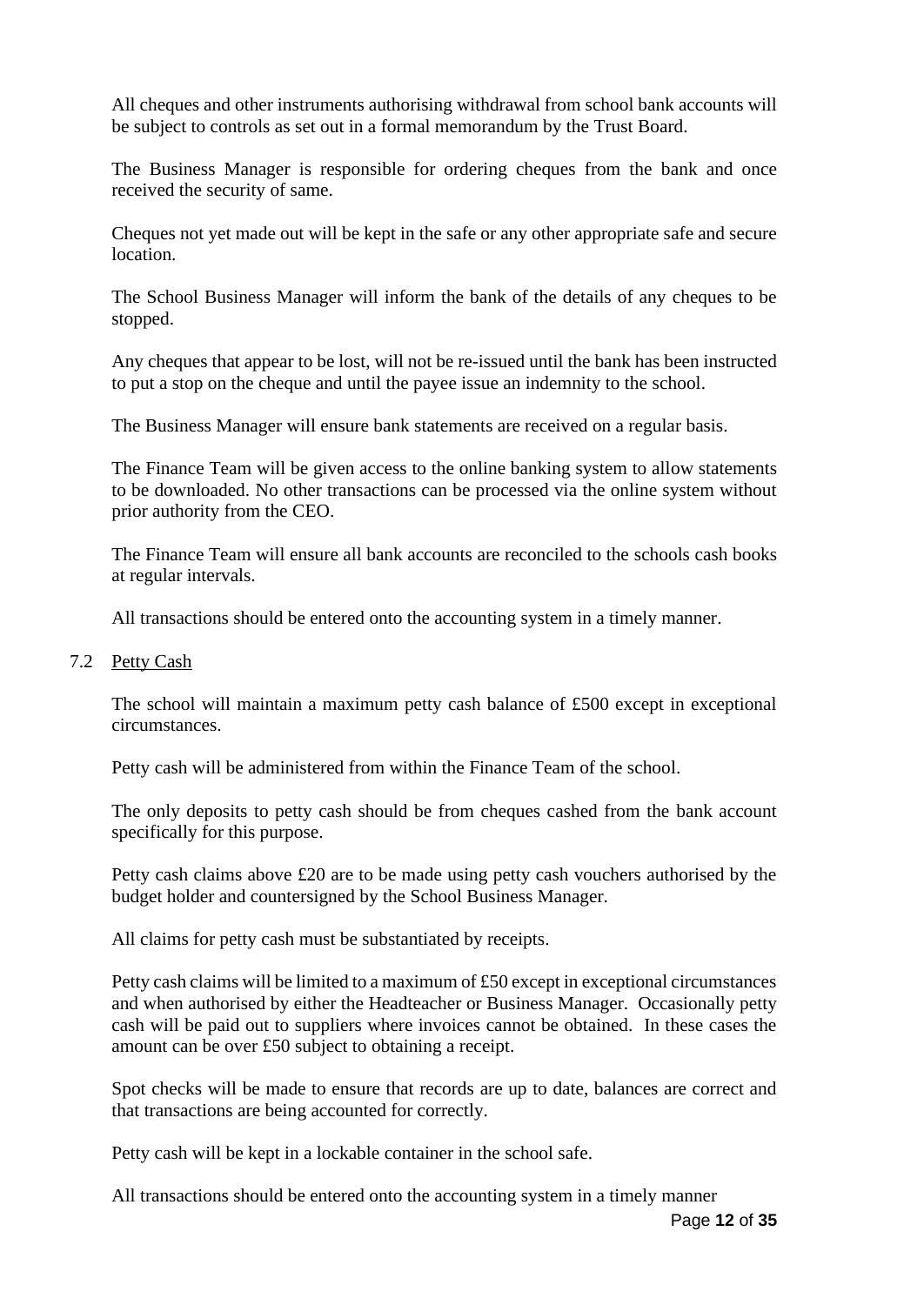## 7.3 Credit Card

The schools will maintain a credit limit of £30,000.

The limit on a single transaction is £5,000.

The Headteacher, COO and School Business Manager will be the only cardholders.

Credit cards will be used to make school purchases only.

There will be one centralised card account, however each school's own cards will settle from their own local bank account.

Each cardholder has online visibility of (only) their own spend and activity.

Selected programme administrators will have visibility of all (combined) cardholders spend for reporting purposes.

Credit card purchases will be approved by both the Headteacher and Business Manager via the school purchase order form when goods are being purchased via purchase orders.

Any out of pocket spend on credit cards will be supported by receipts on all occasions and checked for appropriateness when used for hotels, travel and out of pocket expenses by the Business Manager (subject to limits and regulations as per 8.3 staff travel expenses).

Credit cards will be kept either in the school safe or on the card holder's person.

Cash withdrawals will not be allowed.

Goods purchased over the counter by credit card will be delivered to the budget holder as soon as possible. The budget holder will inspect the goods and sign the relevant receipt as received.

Receipts for over the counter purchases will be attached to the credit card authorisation form and goods will be delivered to the budget holder as soon as possible.

Goods purchased via the internet will be treated as per the delivery of goods/service procedure.

Receipts for goods purchased via the internet will be attached to the credit card statement. When no delivery notes are received this will be treated as a delivery note and the budget holder will sign the form as authority to process when the goods are received.

The credit card statement will be processed as an invoice in the purchase ledger, all approval forms relating to the statement will be attached and the Business Manager will check all forms for correctness and sign the statement as approved for entry on to the purchase ledger.

The credit card balance will be paid by direct debit from the academy current account in full every month.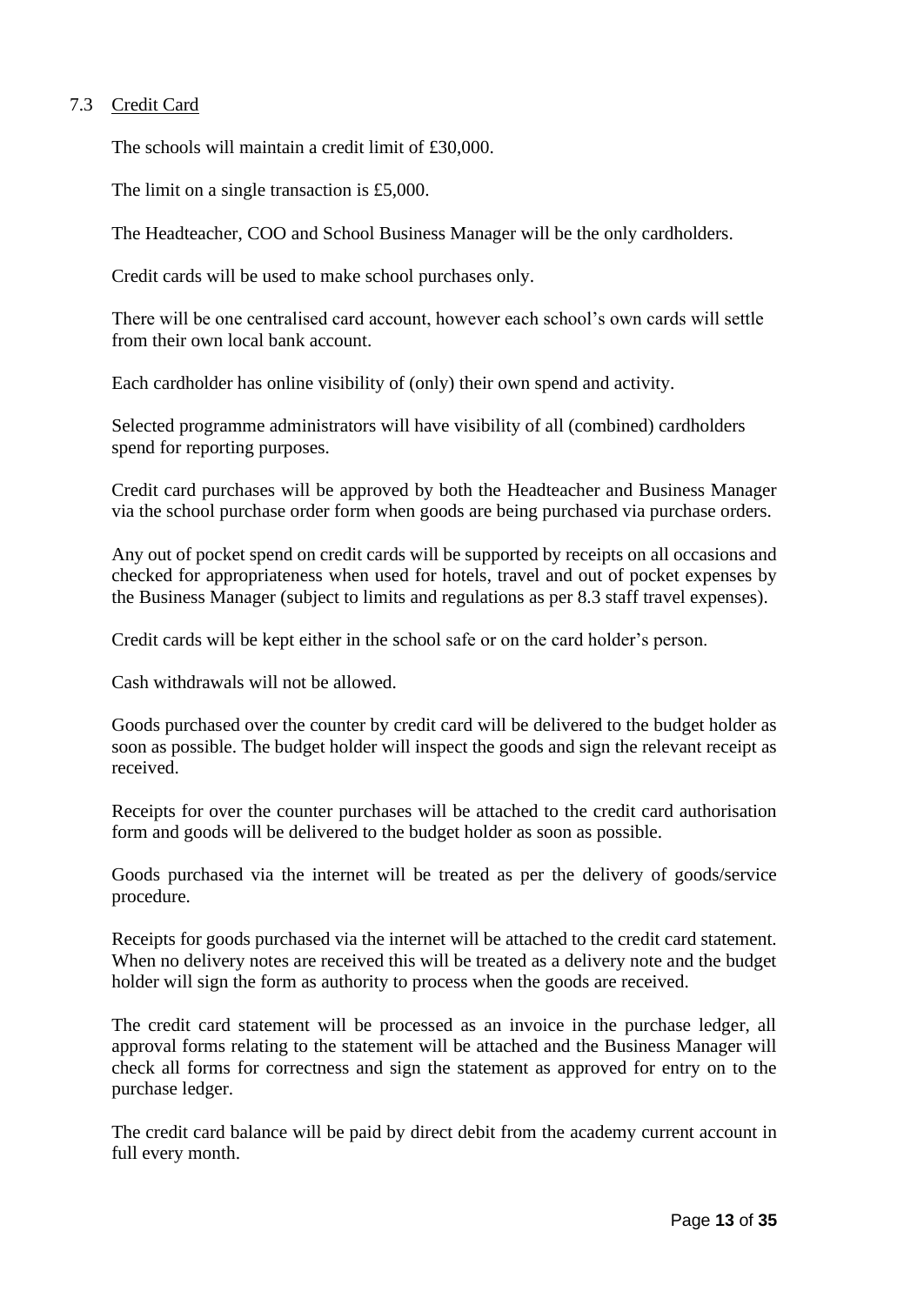## 7.4 Cash Flow Forecasts

The Business Manager will prepare regular cash flow forecasts to ensure the school has adequate liquid funds for working capital.

#### 7.5 Investments

Investments cannot be made at the expense of working capital.

Investments other than longer term deposits of funds are subject to authorisation from the Trust Board.

All investments must be recorded in sufficient detail to enable a current market value to be calculated at any time.

All income received from any investments should be recorded separately.

No investments can be undertaken where there is a risk to the original capital investment.

All transactions should be entered onto the accounting system in a timely manner.

## **8.00 Purchasing & Payment procedures**

School purchases will be paid for using mainly public funds and as such they need to maintain the integrity of these funds by following the general principles of probity, accountability and fairness.

The school will not purchase goods for resale to other non-related parties except in exceptional circumstances and where appropriate.

All school purchase orders will be subject to controls as set out in a formal memorandum by the Trust Board.

## 8.1 Tenders

Full consideration should be given to:

- Object of project;
- Overall requirements;
- Technical skills required;
- After sales service requirements;
- Form of contract:
- Threshold rules.

If a restricted tender is to be issued then an invitation to tender must be issued. If an open tender is used an invitation to tender may be issued in response to an initial enquiry.

The Trust's invitation to tender will include the following:

- Introduction/background to the project;
- Scope and objectives of the project;
- Technical requirements;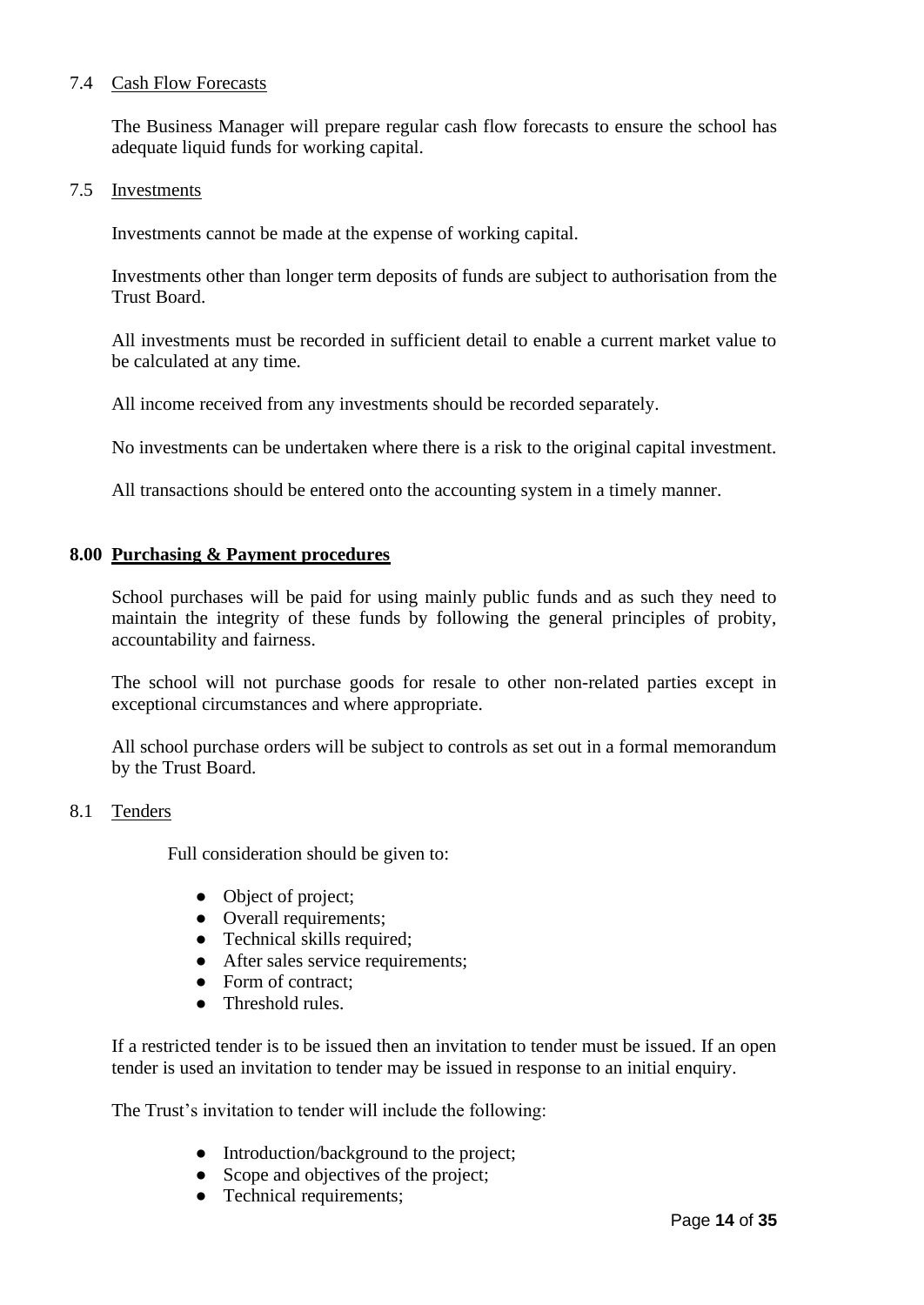- Implementation of the project;
- Terms and conditions of tender:
- Form of response with deadline date;

On receipt of tenders consideration should be given to the financial aspect and suitability of the tender. All tenders submitted should be recorded and opened at the same time.

The CEO and the COO or other delegated members of the Leadership Group will open all received tenders.

After opening details of all tenders received should be logged and signed by the people present at the opening.

On receipt of tenders a weighted matrix should be used to evaluate value for money considering not only price but other matters such as deliverability, staff, timescales, management arrangements etc.

Marking of tenders against the matrix should be done individually then collectively agree outcome.

Where required by the conditions attached to specific grant funding, approval must be obtained from the relevant sources before an acceptance of a tender.

The accepted tender should be the one that is economically most advantageous to the Trust where service requirements are satisfied. All parties should then be informed of the decision.

The supplier of the accepted tender will be issued with a purchase order.

## 8.2 Routine Purchasing

Budget holders will be informed of the budgets available to them in advance of the new academic year.

Budget holders will use the Purchase Order procedures to request purchases. It will remain a purchase requisition until it has been approved. The Purchase Order Request Form is provided at Appendix 6.

Purchase orders will be coded/department coded to represent differing areas of funding.

Any reasons for rejecting the requisition will be clearly marked on the purchase order, a copy will be filed in the rejected requisition file and a copy will be given to the budget holder within 48 hours of the requisition being rejected.

Requests for the supply of work, goods or services placed as a matter of urgency, other than by approved orders will be considered approved when the relevant invoice is signed by the budget holder. (Only works, goods or services that relate to emergency repairs of the building will be purchased in this way.)

The Business Manager will be responsible for allocating a nominal ledger code to the purchase order and for allocating it against the correct budget holder.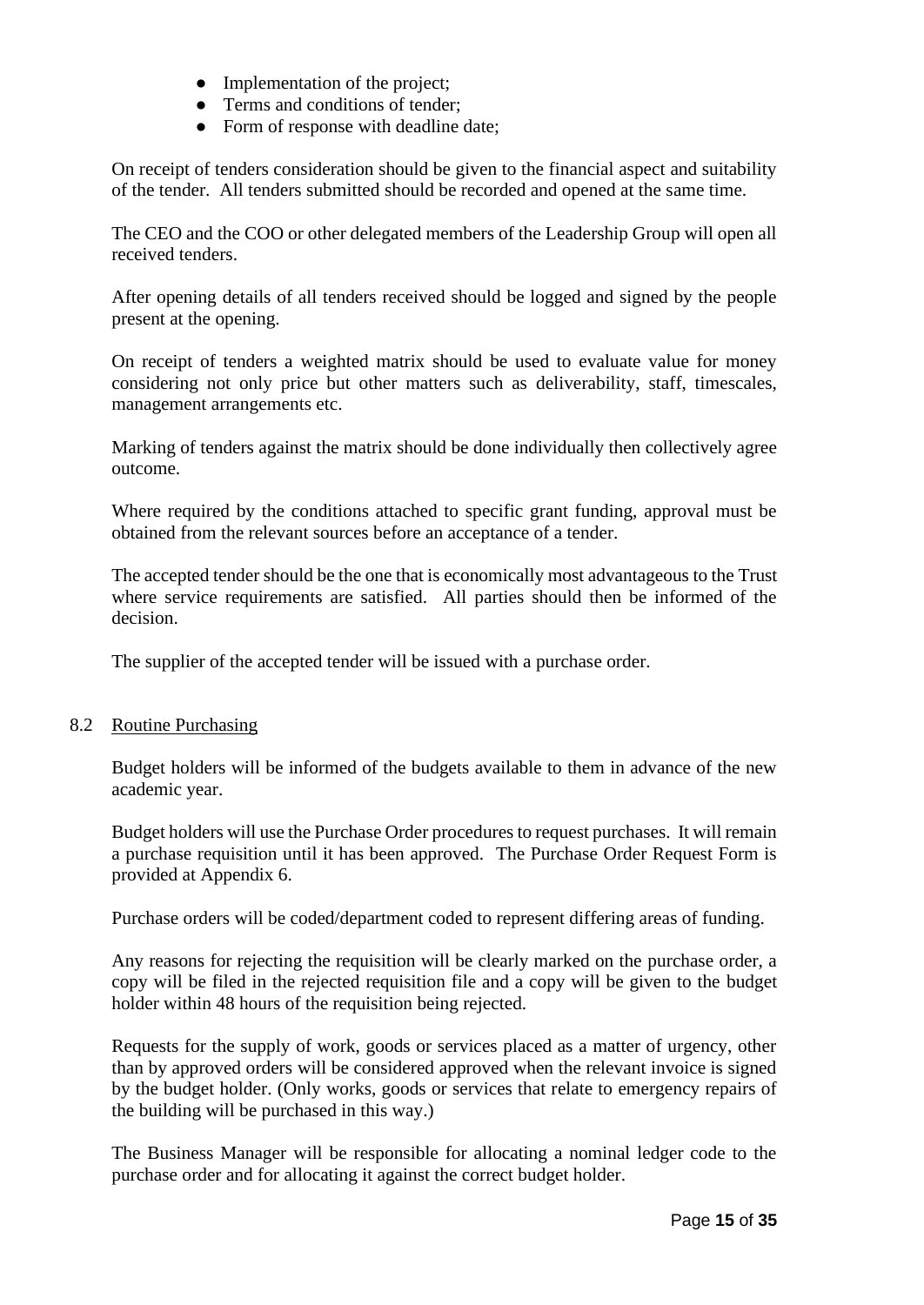Authorised purchase requisitions will be input into the accounting system and the purchase order number generated will be entered onto the purchase order.

The original purchase order will be despatched to the supplier, one copy will be kept by the finance office.

#### 8.2.1 Delivery of Goods/Services

Goods received at the school will be signed for as unchecked and delivered internally to the budget holder.

The budget holder will check the contents of the delivery against the purchase order, sign the delivery note if available, and return it to the Finance Office.

If the goods are incorrect or do not match the order the budget holder will return the goods, the delivery note and the purchase order number together with an explanation as to the problem with the goods to the Finance Office.

The Delivery note will be kept in the Finance Office.

#### 8.2.2 Invoicing

All supplier invoices should be delivered to the Finance Office.

The invoice will be registered on the accounting software and matched to the correct signed delivery note.

In case of supply of goods or services where there is no delivery note, the invoice will be passed to the budget holder for them to sign as notification of receipt of goods or services.

The invoice detail will be checked in the Finance Office.

Invoices will be entered (and purchase orders cleared) on to the accounting software in a timely manner.

Invoices will be considered as passed for payment if there is a delivery note attached and the invoice matches the relevant purchase order or the budget holder as signed the invoice.

Any invoices that do not match relevant purchase orders / do not get signed will be put in query and not paid.

Budget holders must inform the School Business Manager if there are any other reasons as to why invoices should not be paid at the earliest possible time.

Invoices and matched delivery notes will be filed alphabetically.

Supplier statements will be pursued each month by the Finance Office and reconciled to the school Purchase Ledger Listing.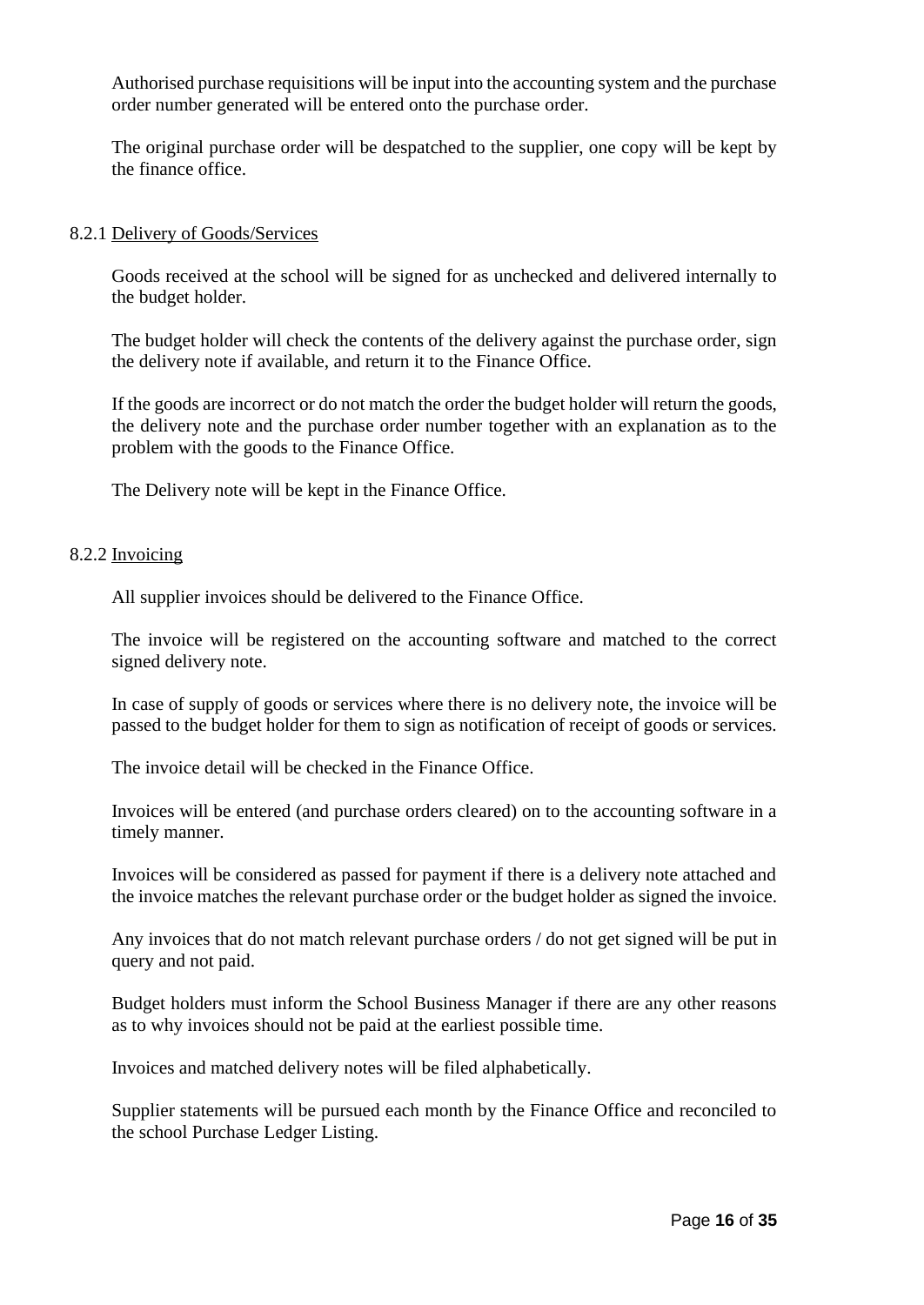## 8.3 Staff Travel Allowances & Out of pocket expenses

A refund of actual expenditure may be obtained by the members of staff who have completed the appropriate form.

Claims for travel expenses or out of pocket expenses must be made via either the petty cash claim form or a cheque request form.

No 1<sup>st</sup> class rail travel will be allowed accept in exceptional circumstances or evidenced with train line documentation showing standard class to be more expensive or where the employee is happy to contribute the difference in cost.

Hotels for any overnight accommodation must not be above a 4-star rating, it is accepted than London accommodation can be expensive but, in all cases, must not exceed £140 per night.

Subsistence rates will be £5 (each for breakfast and lunch) £15 for a late meal when staying overnight (current HMRC guidance).

Rates per mile will be determined by the COO in line with Inland Revenue guidance.

Claims must be authorised by claimant's line manager, in respect of the Headteacher by the CEO, in respect of the CEO by the Chair of the Trust Board.

The Business Manager will be responsible for allocating a nominal ledger code to any claims and for allocating it against the correct budget holder.

Any refund of Directors' expenses must be at a level in accordance with the scheme approved by the Trust Board.

Claim forms will be entered on to the accounting software in a timely manner.

## 8.4 Staff Severance Payments and Compensation Payments

If the Trust is considering making a staff severance payment above the contractual entitlement, it must consider the following issues:

- Whether such a payment is justified, based on a legal assessment of the chances of the Trust successfully defending the case at tribunal. If the legal assessment suggests a better than even chance of winning, there is no rationale for settling the case. But where the case will be lost, there is a justifiable rationale for the settlement. above the contractual entitlement, it must consider the following issues:
- If the settlement is justified, the Trust would then need to consider the level of settlement. This must be less than the legal assessment of what the relevant body (e.g. an Employment Tribunal) is likely to award in the circumstances.
- Special severance payments should not be made where they could be seen as a reward for failure, such as dismissal for gross misconduct or poor performance. The only acceptable rationale in the former case would be where the claimant will win an Employment Tribunal claim because of employment law procedural errors. In the latter, an acceptable comparison would be the time and cost of taking someone through performance management and improvement procedures.
- Page **17** of **35** • If the Trust is considering making a compensation payment it must consider whether the proposed payment is based on a careful appraisal of the facts, including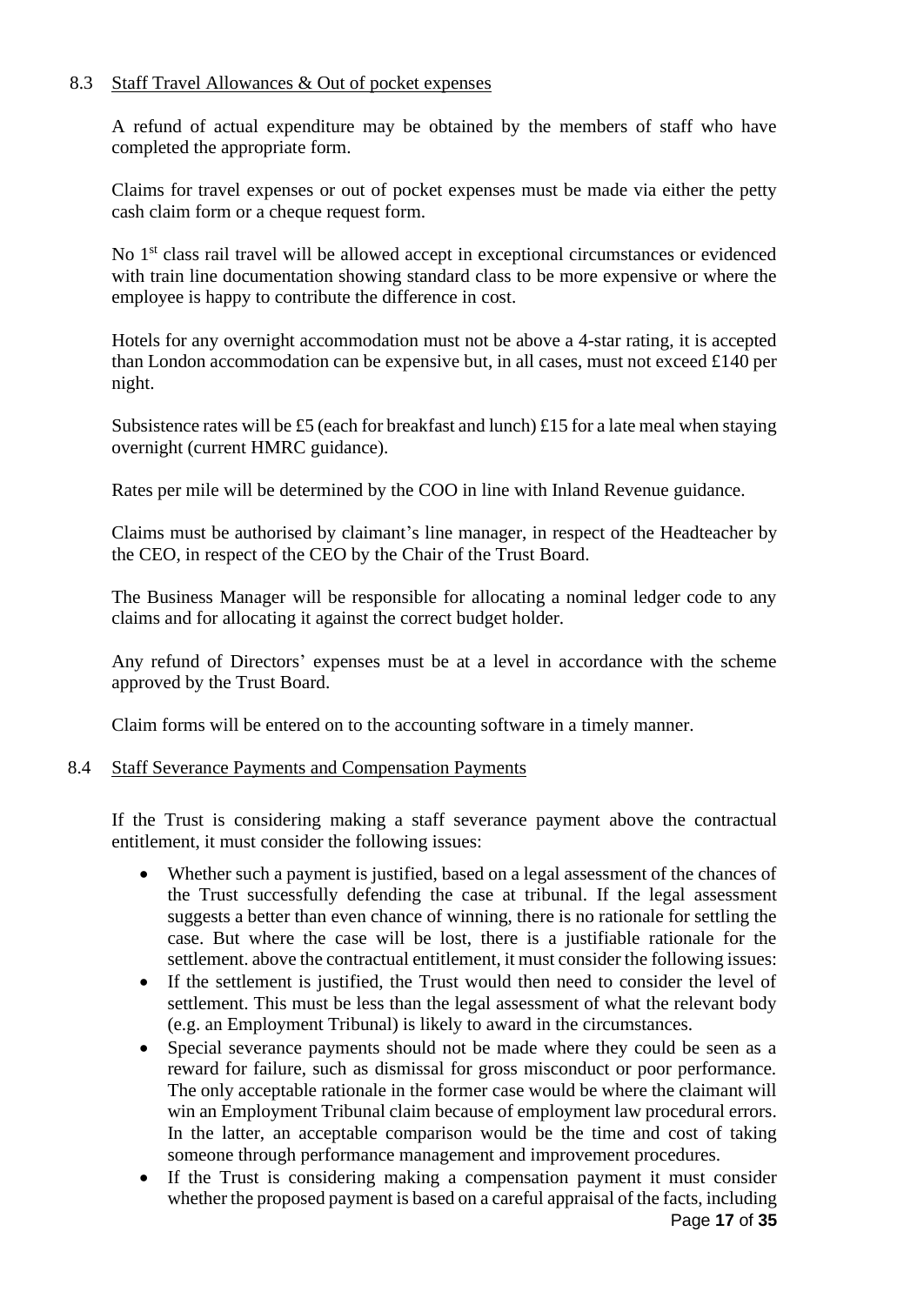legal advice and that value for money will be achieved. It is also good practice to consider routinely whether particular cases reveal concerns about the soundness of the control systems; and whether they have been respected as expected. It is also important to take any necessary steps to put failings right.

• Where the Trust is considering making a special staff severance payment or compensation payment above the contractual entitlement of £50,000 or more, prior approval will need to be sought from HM Treasury, via the ESFA, before any such payment can be made. ATs in this situation should speak to their ESFA contact at the earliest opportunity to discuss. it must consider whether the proposed payment is based on a careful appraisal of the facts, including legal advice and that value for money will be achieved. It is also good practice to consider routinely whether particular cases reveal concerns about the soundness of the control systems; and whether they have been respected as expected. It is also important to take any necessary steps to put failings right.

## **9.00 Income**

9.1 Grants

The annual funding letter is scheduled to be issued by the ESFA on or around the 1<sup>st</sup> April of each year.

The ESFA will transfer funding directly into the Trust's bank accounts.

The COO will be responsible for ensuring all grants due to the Trust are collected and entered on to the accounting software.

9.2 Other Income

Other income received will be accounted for as it is banked.

Cash and cheques must be banked regularly and a receipt given for cash.

Cash and cheques left on school premises must be in line with insurance policies.

Any cash collected must not be replaced with personal cheques.

Invoices will be raised for Sales by the school and filed numerically.

The School Business Manager is responsible for ensuring that all sales invoices are paid.

## 9.3 Liabilities and Write-Offs

The Trust may perform the following financial transactions up to the limits set out below: writing off debts and losses (including any uncollected fines); entering into guarantees, indemnities or letters of comfort (excluding those relating to borrowing by the AT). The limits are:

- 1% of total annual income or £45,000 (whichever is smaller) per single transaction.
- Cumulatively, 2.5% of total annual income in any one financial year per category of transaction.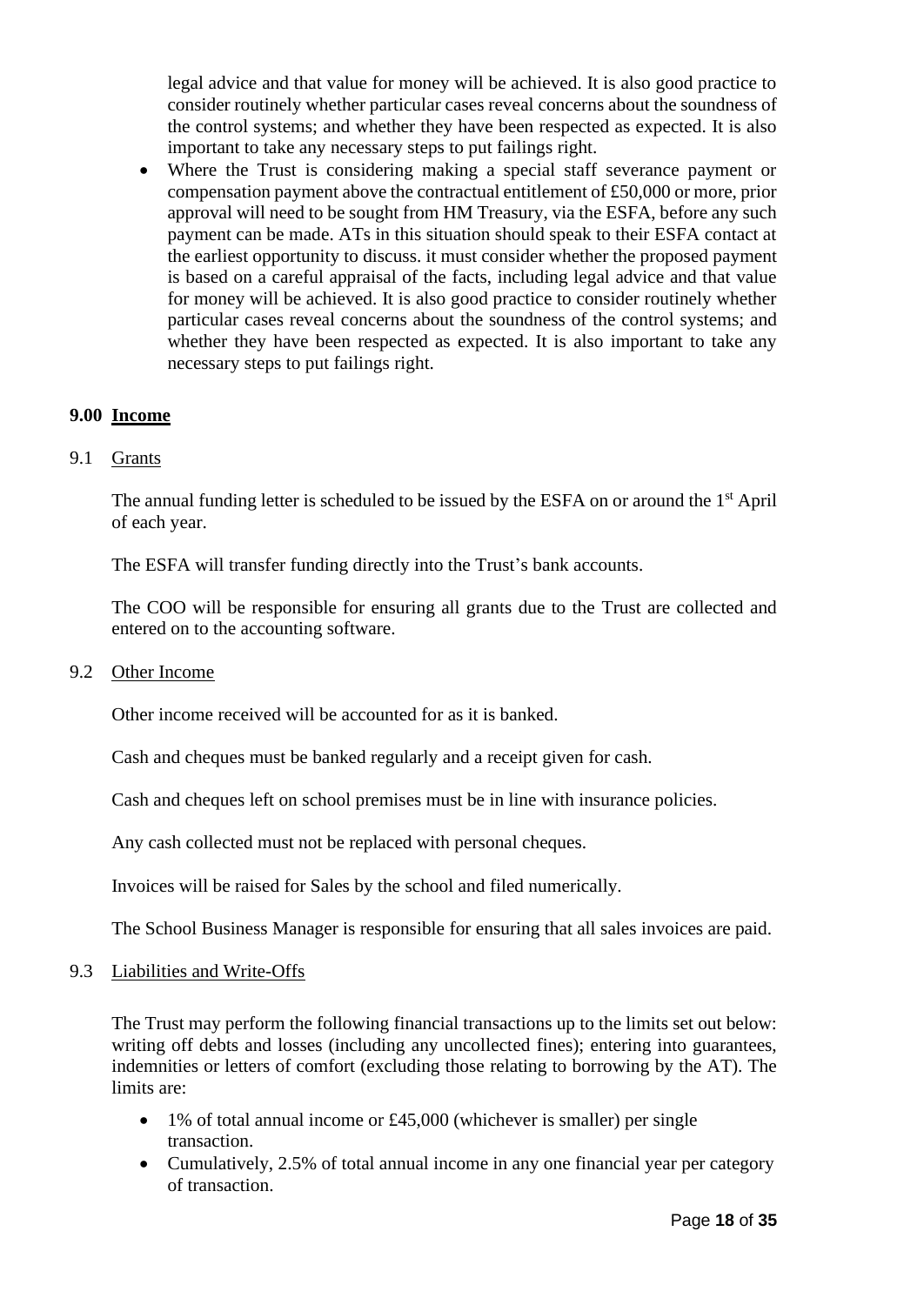- Cumulatively, 5% of total annual income in any one financial year per category of transaction for any ATs that have submitted timely, unqualified financial returns for the previous two financial years. for any ATs that have not submitted timely, unqualified financial returns for the previous two financial years. This category includes new academies that have not had the opportunity to produce two years of financial statements.
- Beyond these limits the AT must seek and obtain explicit and prior approval of the Secretary of State (through the ESFA) to the transaction.

All debts write off, guarantees, loans, indemnities and letters of comfort must be approved by the CEO and COO.

Write off of Sales Invoices above £1000 requires authorisation by the Finance Committee and ratification by the Trust Board.

## 9.4 School Trips

Cost of school trips will be decided by the Headteachers.

A lead teacher will be appointed for each school trip. The lead teacher must prepare a list of each student who intends going on the trip for the Finance Office.

Students will pay monies for trips using online payment methods.

Money received for school trips will be banked in a timely manner.

A separate bank account will be used for non- educational school trips and other income or expenditure which is consistent with the operation of a school fund. All transactions processed through this account will be included within the school annual accounts.

## 9.5 Gifts in Kind

## *Assets*

Gifts in kind should be included in the school accounts in the accounting period they are receivable.

The value placed on gifts in kind should be either a reasonable estimate of their gross value to the school or the amount actually realised if the goods have been donated for resale.

## *Services and Facilities*

Gifts in kind should be included in the school accounts when the benefit to the academy is reasonably quantifiable and measurable.

This would usually be limited to donations by an individual or entity as part of their trade or profession.

Contributions from volunteers or organisations that would normally provide that time should not be included in the academy accounts.

Donations which are included in the academy accounts should be valued at open market price.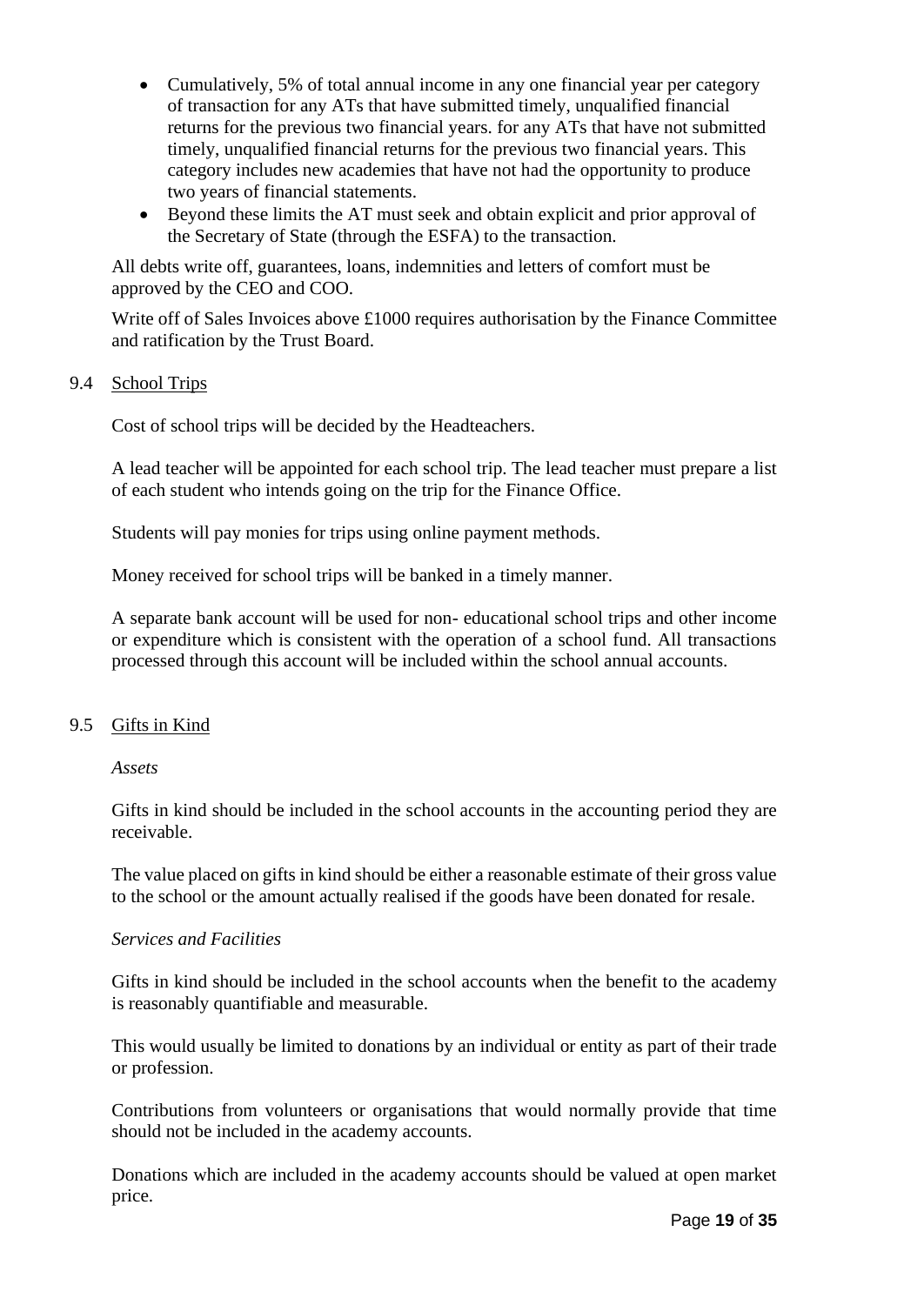## **10.0 Assets**

The schools must maintain an asset register, which will include:

- Date of Acquisition;
- Description of assets including serial numbers;
- Supplier;
- Cost;
- Source of funding;
- Location of asset:
- Depreciation method:
- Details of any disposals, write offs or revaluations.

All individual assets purchased with a value over £1000 must be entered in the asset register.

All assets in as much as is possible must be kept in a safe and secure manner.

The School Business Manager is responsible for the asset register.

Assets will be entered onto the register on receipt of a processed invoice.

The School Business Manager is responsible for ensuring all assets are security marked which must include the asset register number.

The School Business Manager is responsible for annual asset check in consultation with the COO.

Items which are to be disposed of by sale or destruction must be put on an Asset Disposal Approval Form and approved by the Headteacher before being passed to the Business Manager.

No deletions may be made from the register without written authority from the Finance Committee.

Before disposals of assets can be made the Trust Board should check to see if they require authorisation from the DfE or other body.

The Trust must seek and obtain explicit and prior approval from the Secretary of State, via the ESFA, before:

- entering into any freehold sales or purchases;
- granting any leasehold or tenancy agreement, regardless of length; or
- taking up any leasehold or tenancy agreement for more than three years.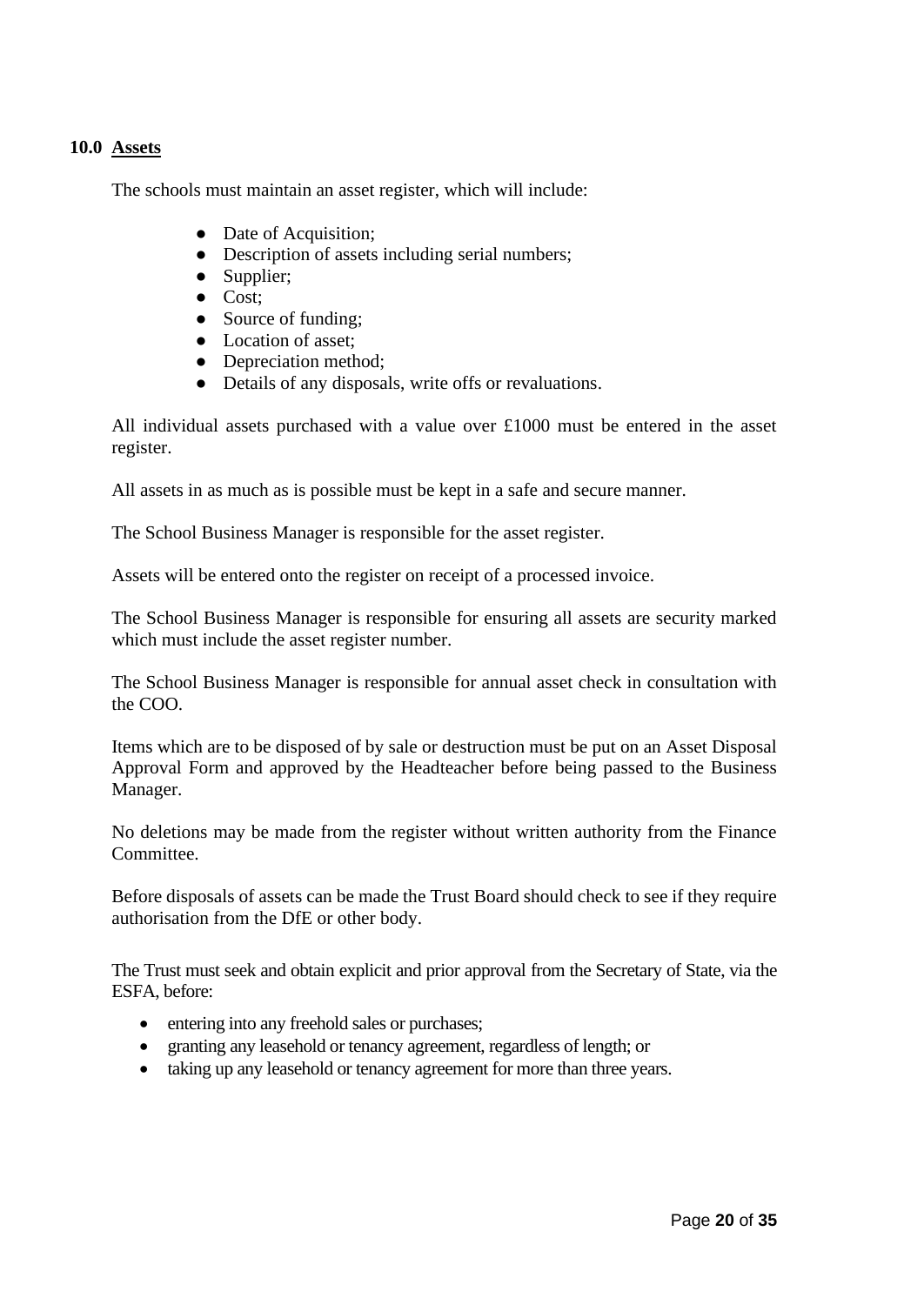## 10.1 Loss of Equipment

Actual or suspected loss of equipment must be notified to the School Business Manager immediately, investigated and if substantiated, reported to the Headteacher.

The Headteacher has the option to take such steps as deemed to be necessary.

The School Business Manager will put in a claim for any losses to the insurer and discuss with the Budget Holder the necessary actions required for the replacement of the items.

An Asset Disposal Approval Form should be completed.

## 10.2 Loan Procedures

Items of school property may not be removed from the premises without record.

The loan of any property requires approval by the Headteacher.

Details of any loans of property will be kept in a loan register which will be kept in the Finance Office and will be signed for by the borrower.

On return of any loaned property the Loan Register shall be updated.

## **11.0 Insurance**

The COO and CEO are responsible for the insurance strategy which identifies the risks facing the Trust, the types of cover to protect against these risks and the level of cover provided.

The strategy will be considered and approved or amended each year by the Trust Board through the Finance Committee.

## **12.0 Supply Teachers**

Absences of staff up to 3 days will be covered internally whenever possible.

The cover manager will book any other cover as directed by the Headteacher.

Any supply teachers will provide the school with a completed time sheet which has been signed off by a nominated budget holder and authorised by the cover manager. A copy will be made and kept in the Finance Office and used as a delivery note.

The supply agency or supply teacher should provide the school with a relevant purchase invoice which will be processed as per the purchasing procedure.

Supply invoices are paid for as per the purchasing procedure.

## **13.0 Retention of Records**

The Trust recognises that the efficient management of its records is necessary to comply with its legal and regulatory obligations and to contribute to the effective overall management of the Trust. The Trust will in order to comply with legal requirements and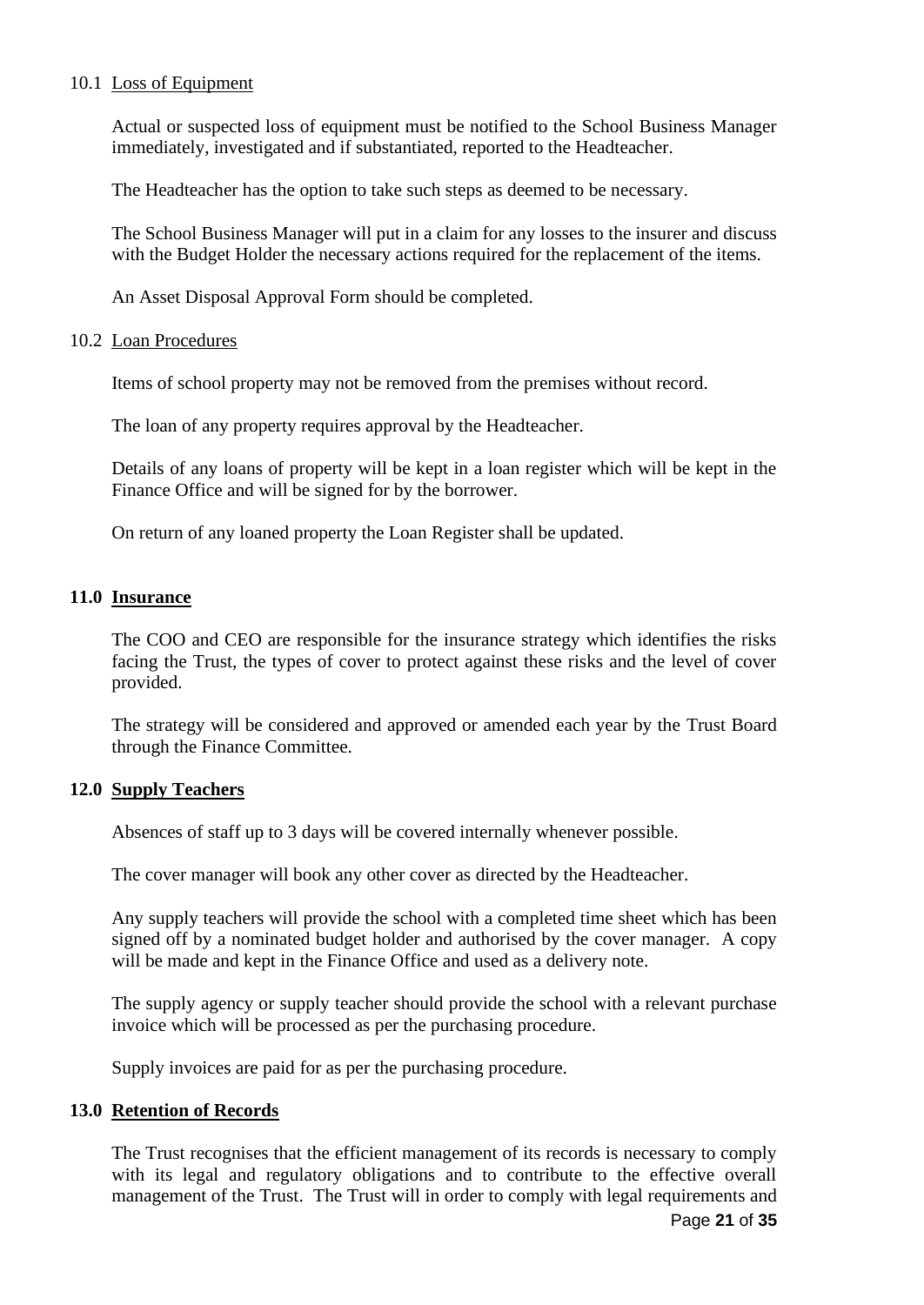the needs of internal audit, external audit, Inland Revenue and Customs & Excise retain records normally for the current year plus six previous years.

The Records Management Policy is provided at Appendix 5. The person with overall responsibility for this policy is the Trust Chief Executive Officer. The School Business Manager will be responsible for storage of and dispensing of retained records.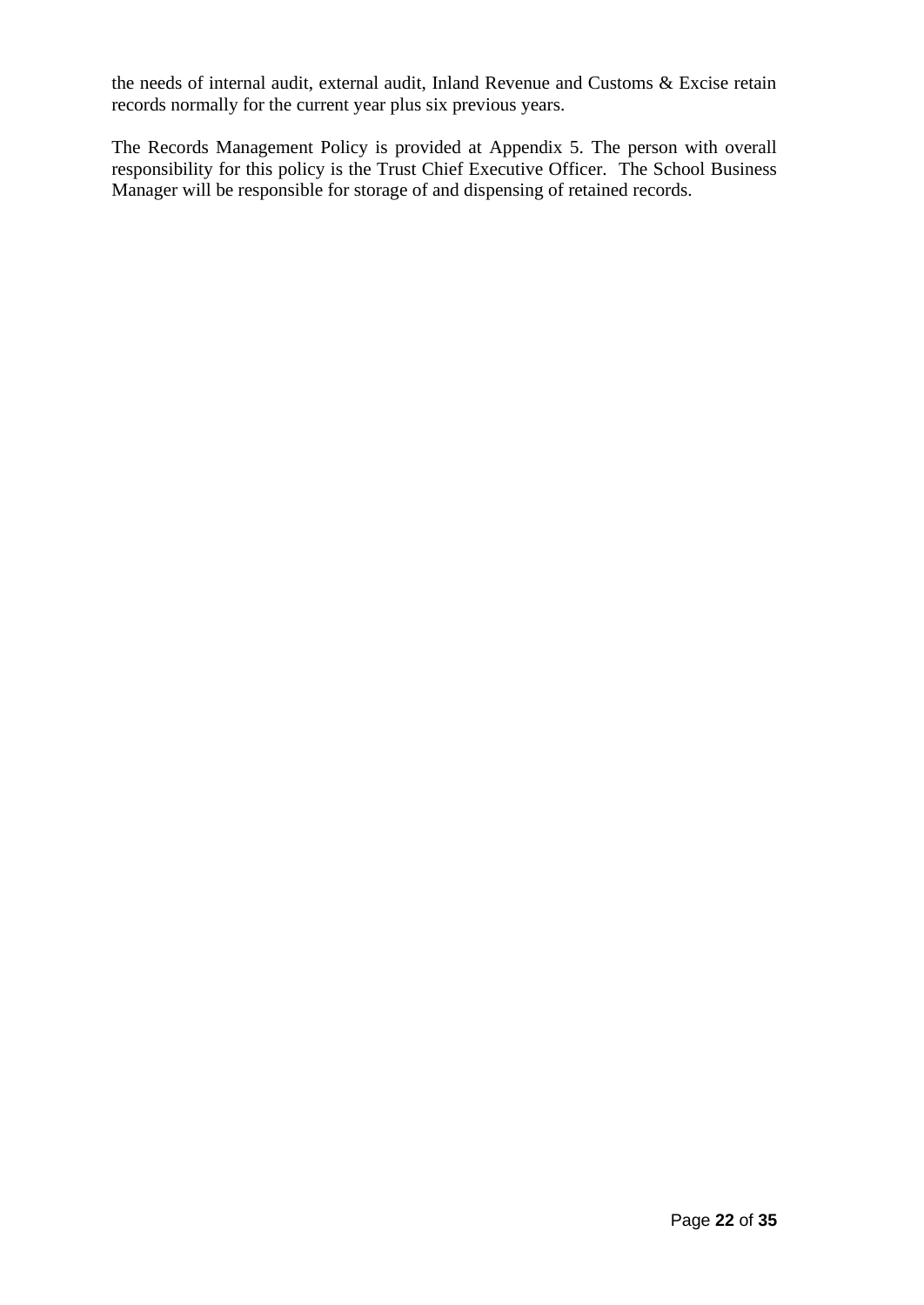

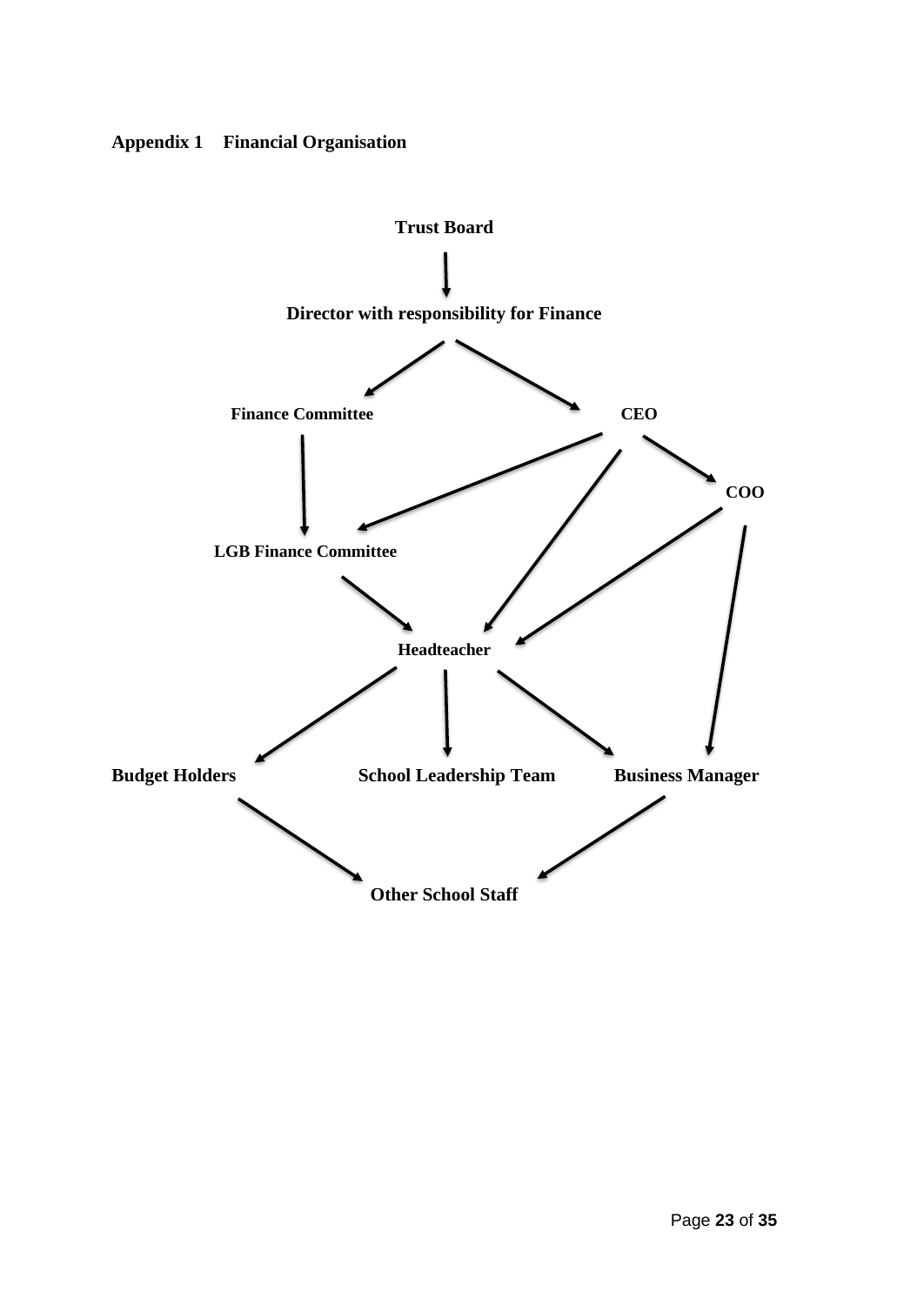# **Appendix 2 Terms of Reference for the Finance Committee**

The terms of reference for the Finance Committee are included in the documentation for the Scheme of Delegation.

See 07: The Pope Francis Academy Trust – Scheme of Delegation: Committee Terms of Reference – Finance.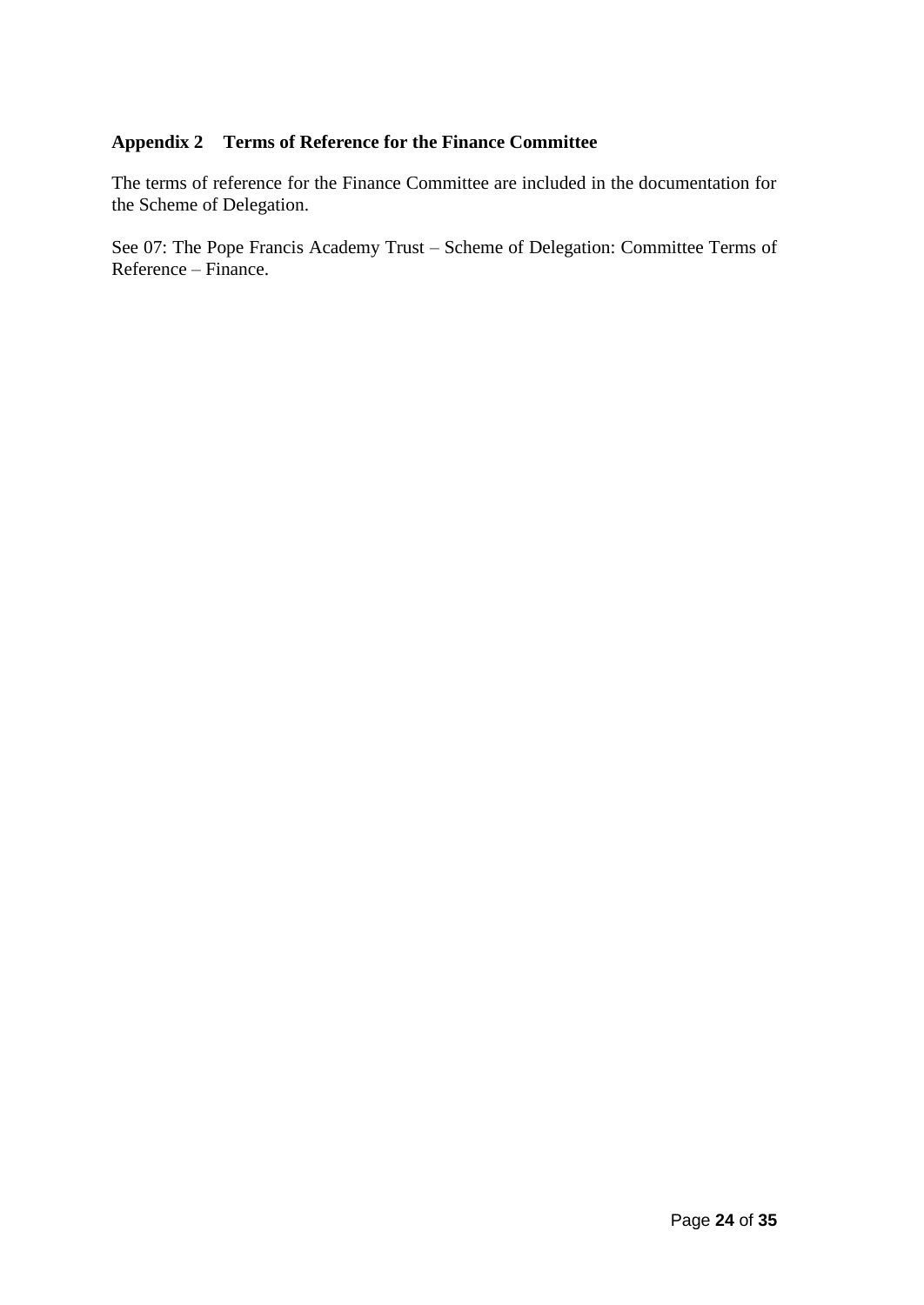## **Appendix 3 Authorisation Levels**

| Approval    | Quotes   | Purchase         | Payments        | <b>Budget</b> | Payroll          | Write     |
|-------------|----------|------------------|-----------------|---------------|------------------|-----------|
| Level       | Required | <b>Orders</b>    |                 | Transfer      | <b>Additions</b> | Offs      |
| £0 to £999  | #        | H & BM           | H/SLT/BM        | H/BM          | H                | H/BM      |
|             |          |                  | $(2 from 3)$ ** |               |                  | $&$ FC    |
| £1000 to    | $2*$     | H & B M          | H/SLT/BM        | H/BM          | H                | CEO/C     |
| £9,999      |          |                  | (2 from 3)      |               |                  | $00 \&$   |
|             |          |                  |                 |               |                  | FC        |
| £10,000 to  | 3        | CEO &            | CEO/COO/        | CEO,          | <b>FC</b>        | <b>FC</b> |
| £19,999     |          | COO              | Chair of FC     | COO &         |                  |           |
|             |          |                  | (2 from 3)      | FC            |                  |           |
| £20,000 to  | 3        | CEO &            | CEO/COO/        | FC            | <b>FC</b>        | <b>FC</b> |
| £49,999     |          | C <sub>O</sub> O | Chair of FC     |               |                  |           |
|             |          |                  | (2 from 3)      |               |                  |           |
| £50,000 +   | 3        | CEO &            | CEO/COO/        | FC            | <b>FC</b>        | <b>FC</b> |
| (must go to |          | COO & FC         | Chair of FC     |               |                  |           |
| tender)     |          |                  | (2 from 3)      |               |                  |           |

| #          | $\qquad \qquad =$ | Budget holders to ensure best value achieved.<br>Quotes may be sought or input from Finance reframework |
|------------|-------------------|---------------------------------------------------------------------------------------------------------|
|            |                   | agreements                                                                                              |
| $\ast$     | $\equiv$          | Orders <b>may</b> be authorised without quote.                                                          |
|            |                   | Budget Holder accepts best price has been achieved                                                      |
| H          | $=$               | Headteacher                                                                                             |
| FC         | $=$               | <b>Finance Committee</b>                                                                                |
| <b>SLT</b> | $\equiv$          | Senior Leadership Team member authorised to sign cheques                                                |
| <b>BM</b>  | $=$               | <b>Business Manager</b>                                                                                 |
| <b>COO</b> | $=$               | <b>Chief Operating Officer</b>                                                                          |
| <b>CEO</b> |                   | <b>Chief Executive Officer</b>                                                                          |
|            |                   |                                                                                                         |

The authorisation levels above apply to non-routine expenditure and exclude regular high level payments (e.g. Payroll cheques and service level agreements).

## PURCHASE IN EXCESS OF OJEU THRESHOLD MUST GO TO FORMAL TENDER UNDER EUROPEAN RULES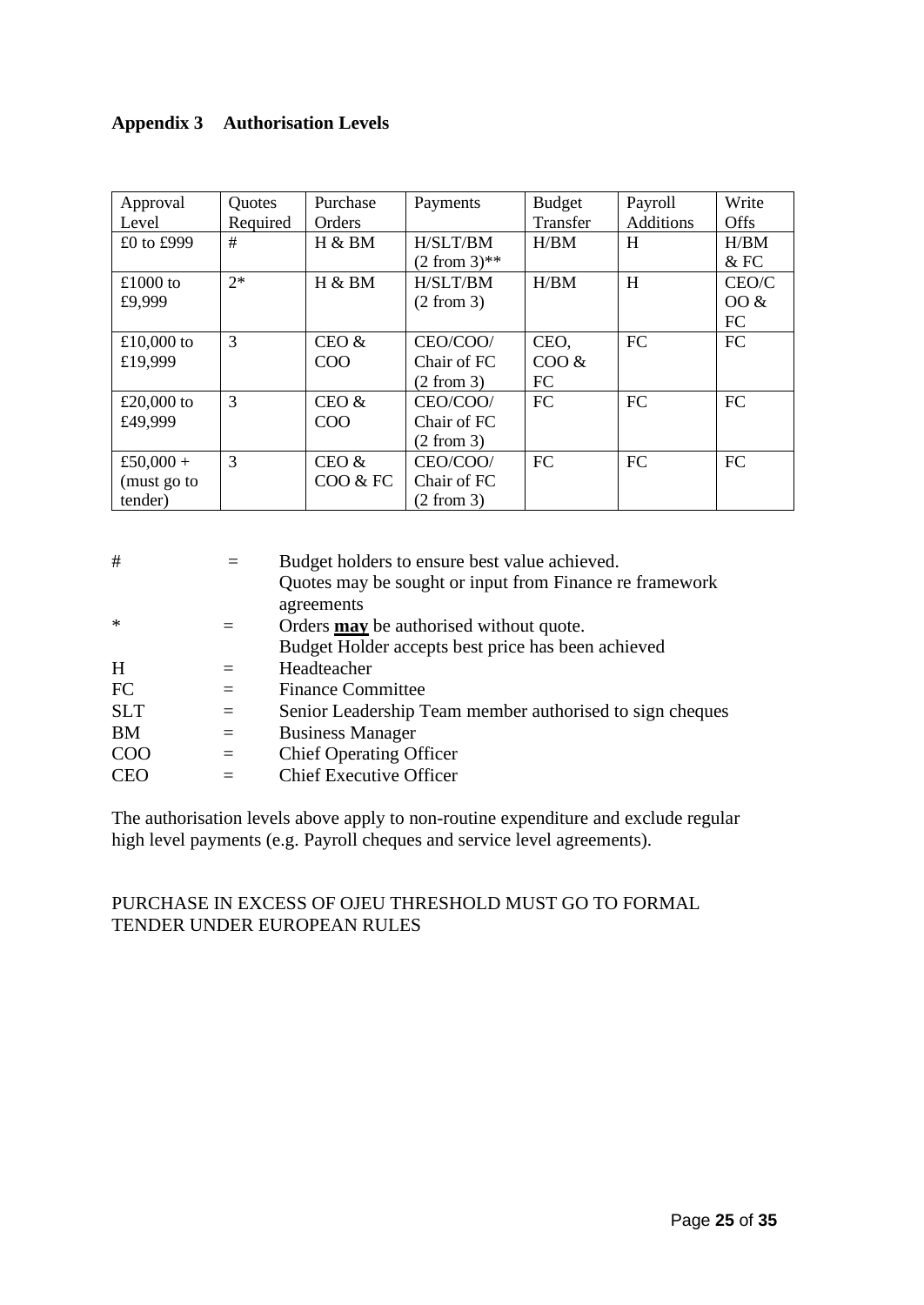## **Appendix 4 Staff Recruitment Levels**

The staffing in the Trust accounts for the majority of the expenditure. Therefore, it is essential to ensure that staff are recruited in such a way to limit the risk to school finances, to ensure value for money and to ensure that recruitment is conducted in a fair and just manner.

The following indicate the essential recruitment levels for roles in the school.

## **CEO Appointment** - A panel of at least 3 Directors

- The Chair of the Trust Board
- The total of Foundation Directors must be greater than the total of any other **Directors**
- Any other relevant person as invited by the Chair of Trust Board

At least one member will have received 'Safer Recruitment' training.

## **COO Appointment** - A panel of at least 3 Directors

- The Chair of the Trust Board
- The Chair of the Finance Committee
- The CEO
- The total of Foundation Directors must be greater than the total of any other **Directors**
- Any other relevant person as invited by the Chair of Trust Board.

At least one member will have received 'Safer Recruitment' training.

## **Headteacher Appointment** - A panel of at least 3

- The Chair of the Trust Board or another Director nominated by the Chair
- The Chair of the Local Governing Board
- The CEO
- The total of Governors appointed by the Directors must be greater than the total of any other Governors
- An appropriate person representing the Diocesan Education Department

At least one member will have received 'Safer Recruitment' training

## **Deputy Headteacher Appointment** - A panel of at least 3

- The Headteacher
- The Chair or Vice Chair of the Local Governing Board.
- Other Governing Board Member or Diocesan Representatives, as invited.

The Headteacher will have received 'Safer Recruitment' training.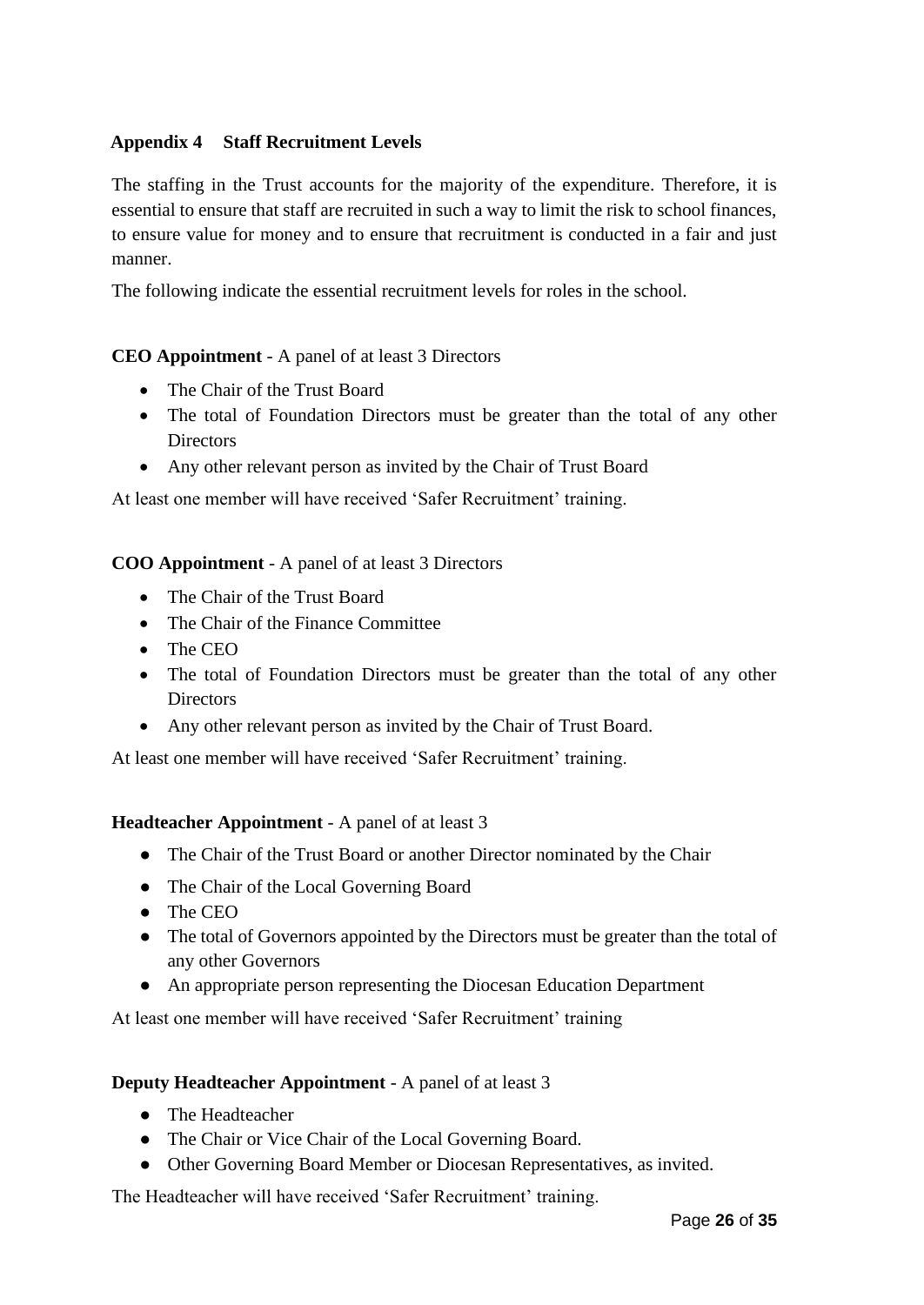## **Assistant Headteacher Appointment** - A panel of at least 3

- The Headteacher
- A Deputy Headteacher
- Any other relevant School Leader, as invited in order to gain interviewing experience but must be on a higher Leadership range than the post that is advertised.
- Other Local Governing Board Member, as invited

All members of SLT will have received 'Safer Recruitment' training

## **School Business Manager** - A panel of at least 3

- The Headteacher
- The COO
- A Local Governing Board Member with responsibility for Finance
- Any other Local Governing Member or SLT, as invited

All members of SLT will have received 'Safer Recruitment' training

## **Curriculum Leaders** - A panel of at least 3

- The Headteacher
- The SLT member with Line Management responsibility for the Curriculum Team
- Another invited member of the SLT
- Other Local Governing Board Member, as invited

All members of SLT will have received 'Safer Recruitment' training.

## **Chaplain** - A panel of at least 3

- The Headteacher
- The Curriculum Leader for Religious Studies
- A Priest or Religious
- A Diocesan representative
- Other Local Governing Board Member, as invited

The Headteacher will have received 'Safer Recruitment' training.

## **FOR ALL OTHER APPOINTMENTS IT IS PREFERABLE FOR THE HEADTEACHER TO BE INVOLVED, HOWEVER THIS MAY NOT BE POSSIBLE.**

## **Assistant Curriculum Leaders** - A panel of at least 3

- The SLT member with Line Management responsibility for the Curriculum Team
- The Curriculum Leader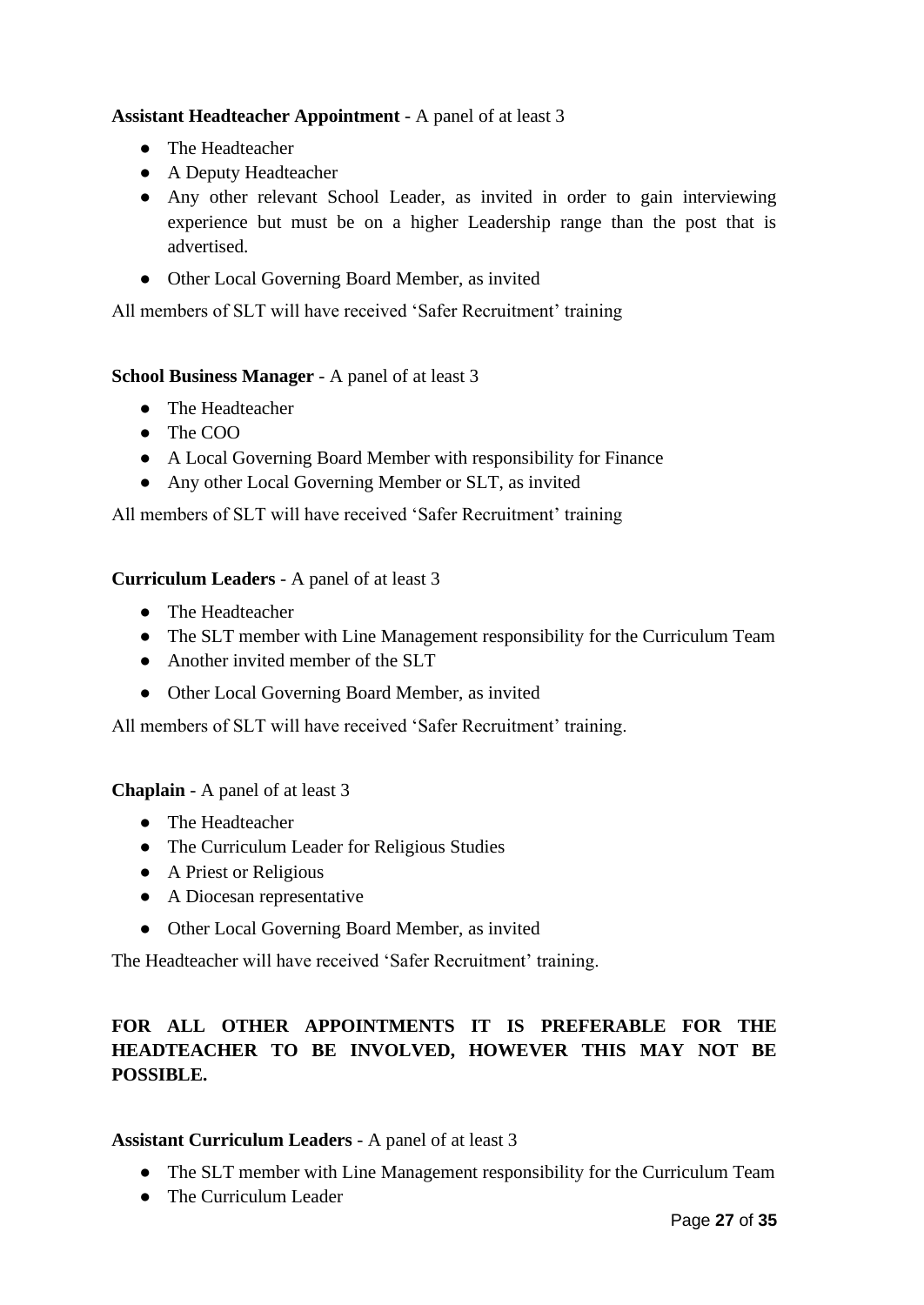- Any member of SLT to deputise for any of the above if necessary
- Other Local Governing Board Member, as invited

All members of SLT will have received 'Safer Recruitment' training

## **Any Other Promoted Post Within a Curriculum Team Below Assistant Curriculum Leader** - A panel of at least 3

- The SLT member with Line Management responsibility for the Curriculum Team
- The Curriculum Leader
- An Assistant Curriculum Leader
- Any member of SLT to deputise for any of the above if necessary
- Other Local Governing Board Member, as invited

All members of SLT will have received 'Safer Recruitment' training

**Class Teacher** - A panel of at least 3

- The SLT member with Line Management responsibility for the Curriculum Team
- The Curriculum Leader
- An Assistant Curriculum Leader
- Any member of SLT to deputise for any of the above if necessary
- Other Local Governing Board Member, as invited

All members of SLT will have received 'Safer Recruitment' training.

## **Trainee Teachers**

For trainees that are graduates and already appointed in the school, the decision to employ as an unqualified teacher will be taken by the Headteacher in liaison with the appropriate Curriculum Leader.

## **Non-Teaching Staff** - A panel of at least 3

- At least one relevant member of SLT or a Curriculum Leader associated with the management of the post holder
- The Business Manager
- A member of the non-teaching staff that will have day-to-day management of the post holder
- Other Local Governing Board Member, as invited

At least one member will have received 'Safer Recruitment' training.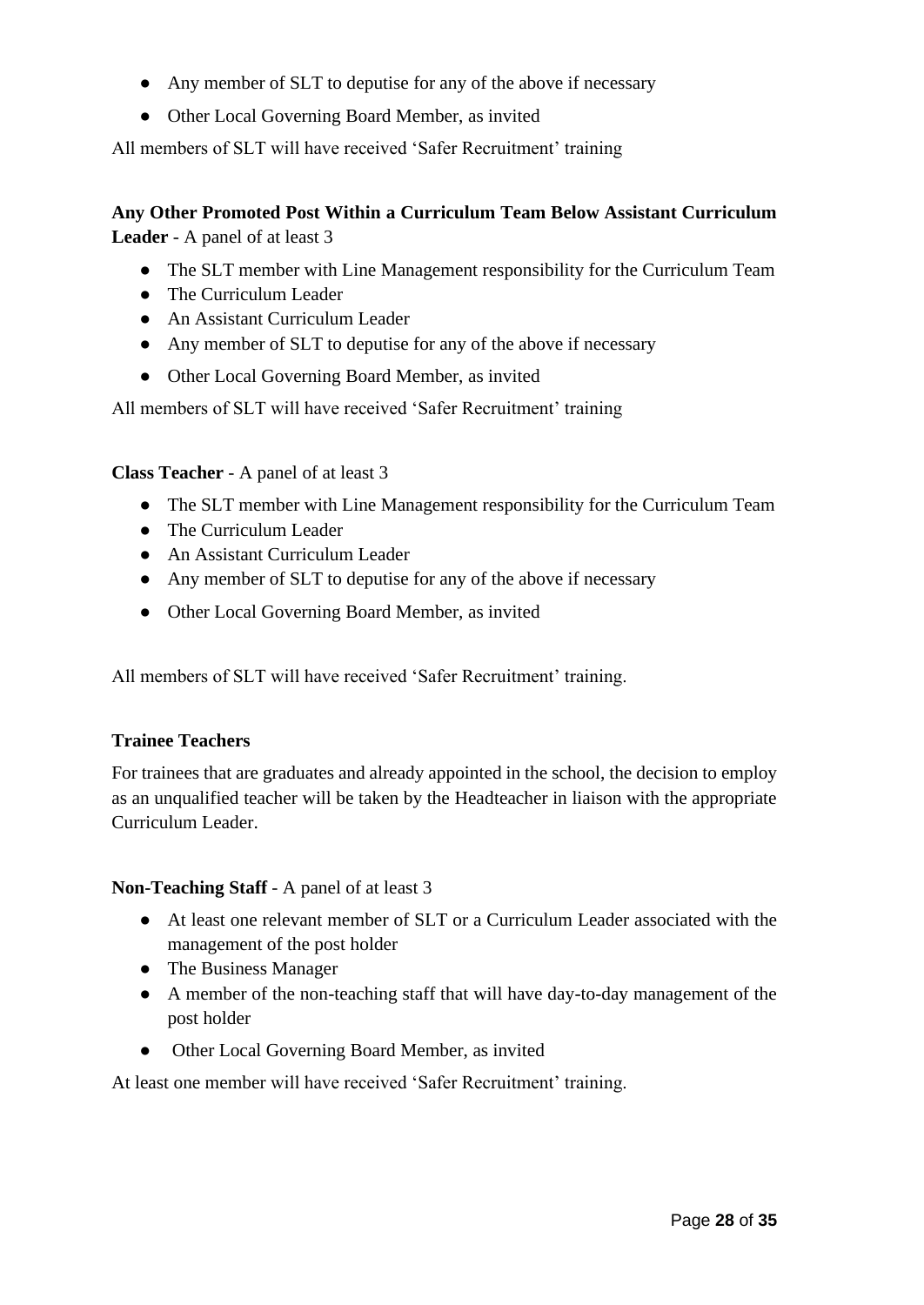## **Appendix 5 Records Management Policy**

## **1. Policy Statement**

1.1 The Trust recognises that the efficient management of its records is necessary to comply with its legal and regulatory obligations and to contribute to the effective overall management of the Trust. This document provides the policy framework through which this effective management can be achieved.

## **2. Scope**

- 2.1 This policy applies to all records created, received or maintained by staff of the Trust in the course of carrying out its functions.
- 2.2 Records are defined as all those documents which facilitate the business carried out by the Trust and which are thereafter retained (for a set period) to provide evidence of its transactions or activities. These records may be created, received or maintained in hard copy or electronically.
- 2.3 A small percentage of the Trust's records may be selected for permanent preservation as part of the Trust's archives and for historical research.

#### **3. Responsibilities**

- 3.1 The Trust has a corporate responsibility to maintain its records and record keeping systems in accordance with the regulatory environment. The person with overall responsibility for this policy is the Trust Chief Executive Officer.
- 3.2 The persons with responsibility for records management, as identified in their job descriptions, will give advice for good records management practice and will promote compliance with this policy so that information will be retrieved easily, appropriately and timely.
- 3.3 Individual staff and employees must ensure that records for which they are responsible are accurate and are maintained, stored and disposed of in accordance with the Data Protection Act 1998 and with other legislation or regulations (including audit, equal opportunities, freedom of information, and ethics) affecting the Trust.

#### **4. Aims**

- 4.1 **records are available when needed** from which the Trust is able to form a reconstruction of activities or events that have taken place.
- 4.2 **records can be accessed** records and the information within them can be located and displayed in a way consistent with its initial use, and that the current version is identified where multiple versions exist.
- 4.3 **records can be interpreted**  the context of the record can be interpreted: who created or added to the record and when, during which business process, and how the record is related to other records.
- 4.4 **records can be trusted** the record reliably represents the information that was actually used in, or created by, the business process, and it integrity and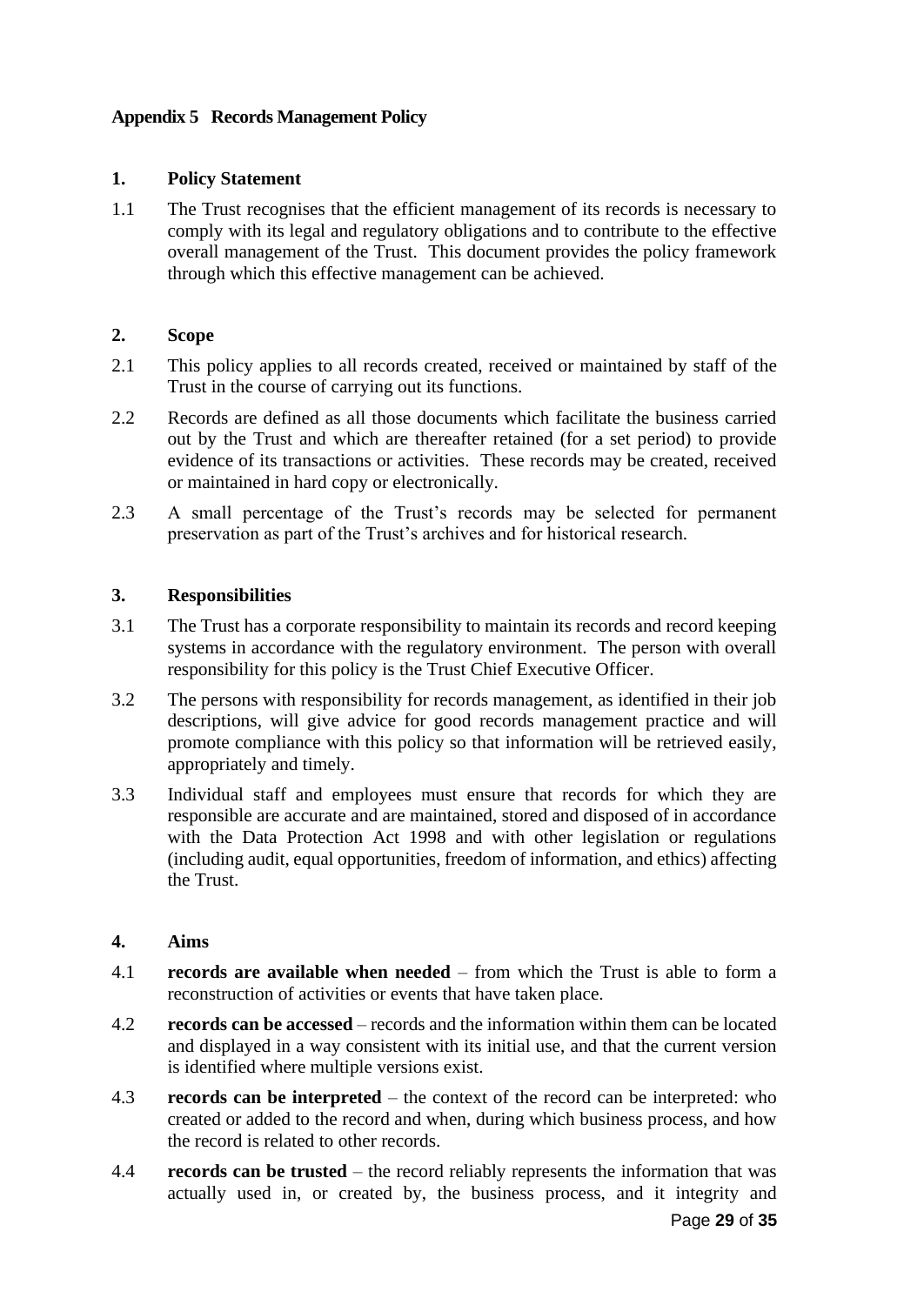authenticity can be demonstrated.

- 4.5 **records are secure** from unauthorised or inadvertent alteration or erasure, that access and disclosure are properly controlled, and audit trails will track all use and changes. To ensure that records are held in a robust format which remains readable for as long as records are required.
- 4.6 **records are retained and disposed of appropriately** using consistent and documented procedures.
- 4.7 **staff are trained** so that all staff are made aware of their responsibilities for record-keeping and record management.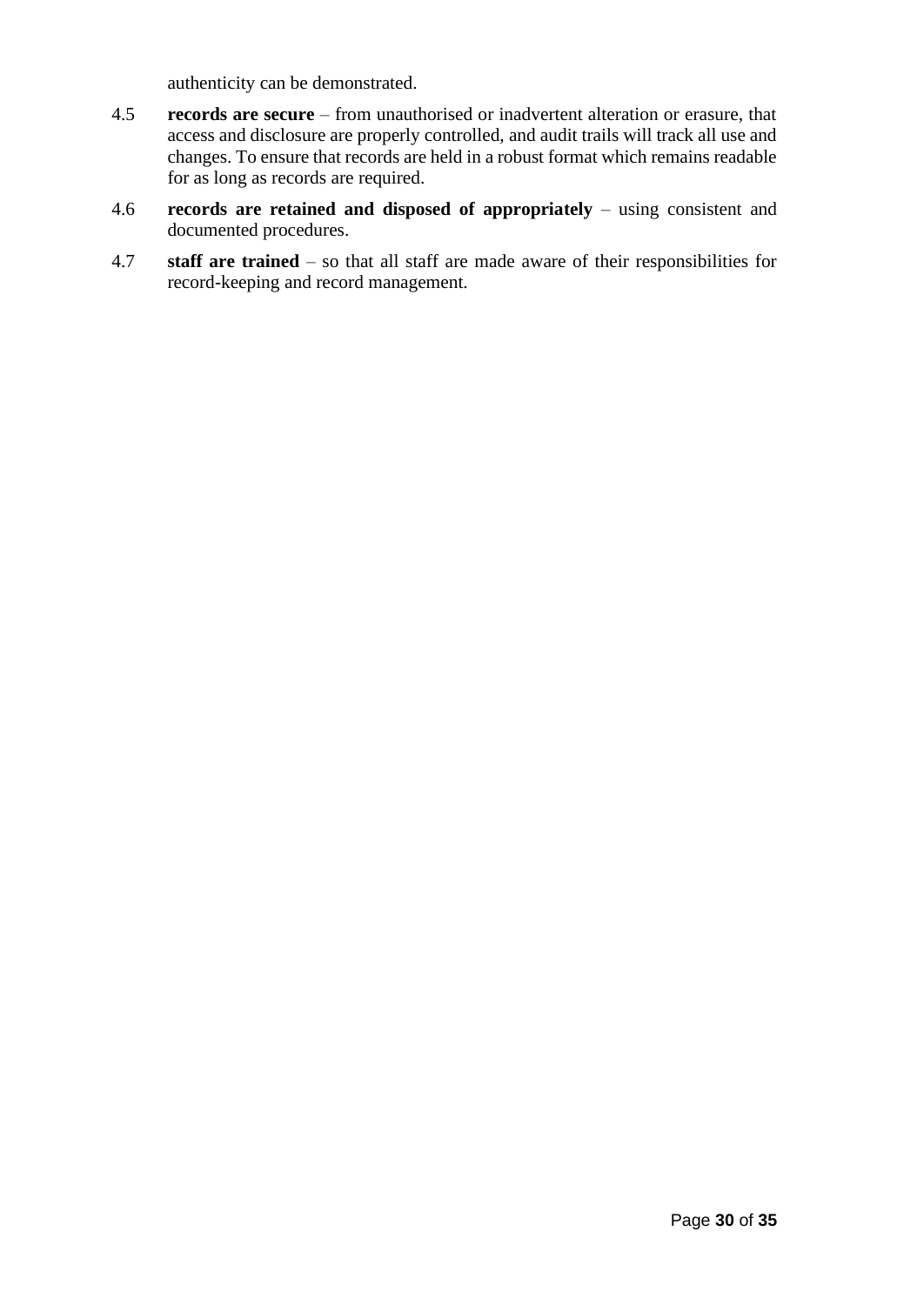## **Appendix 6**

\_\_\_\_\_\_\_\_\_\_

## **Purchase Order Request Form**

Supplier & Address (unless previously used) Order No

\_\_\_\_\_\_\_\_\_\_\_\_\_\_\_\_\_\_\_\_\_\_\_\_\_\_\_\_\_\_\_\_\_\_\_

\_\_\_\_\_\_\_\_\_\_\_\_\_\_\_\_\_\_\_\_\_\_\_\_\_\_\_\_\_\_\_\_\_\_\_

Phone No \_\_\_\_\_\_\_\_\_\_\_\_\_\_\_\_\_\_ Fax No \_\_\_\_\_\_\_\_\_\_\_\_\_\_\_\_\_

| Catalogue No | Description | Unit Cost | Quantity     | Discount % | Total     |
|--------------|-------------|-----------|--------------|------------|-----------|
|              |             | $\pounds$ |              |            | $\pounds$ |
|              |             |           |              |            |           |
|              |             |           |              |            |           |
|              |             |           |              |            |           |
|              |             |           |              |            |           |
|              |             |           |              |            |           |
|              |             |           |              |            |           |
|              |             |           |              |            |           |
|              |             |           |              |            |           |
|              |             |           |              |            |           |
|              |             |           |              |            |           |
|              |             |           |              |            |           |
|              |             |           |              |            |           |
|              |             |           |              |            |           |
|              |             |           |              |            |           |
|              |             |           |              |            |           |
|              |             |           |              |            |           |
|              |             |           |              |            |           |
|              |             |           |              |            |           |
|              |             |           |              |            |           |
|              |             |           |              |            |           |
|              |             |           |              |            |           |
|              |             |           | <b>TOTAL</b> |            |           |

Date \_\_\_\_\_\_\_\_\_\_\_\_\_\_\_\_\_\_\_ Signature of Budget Holder \_\_\_\_\_\_\_\_\_\_\_\_\_\_\_\_\_\_

Ledger Code \_\_\_\_\_\_\_\_\_\_\_\_\_\_\_\_\_\_\_\_\_\_\_\_\_\_\_\_\_\_Cost Centre \_\_\_\_\_\_\_\_\_\_\_\_\_\_\_\_\_\_\_\_\_\_\_\_\_\_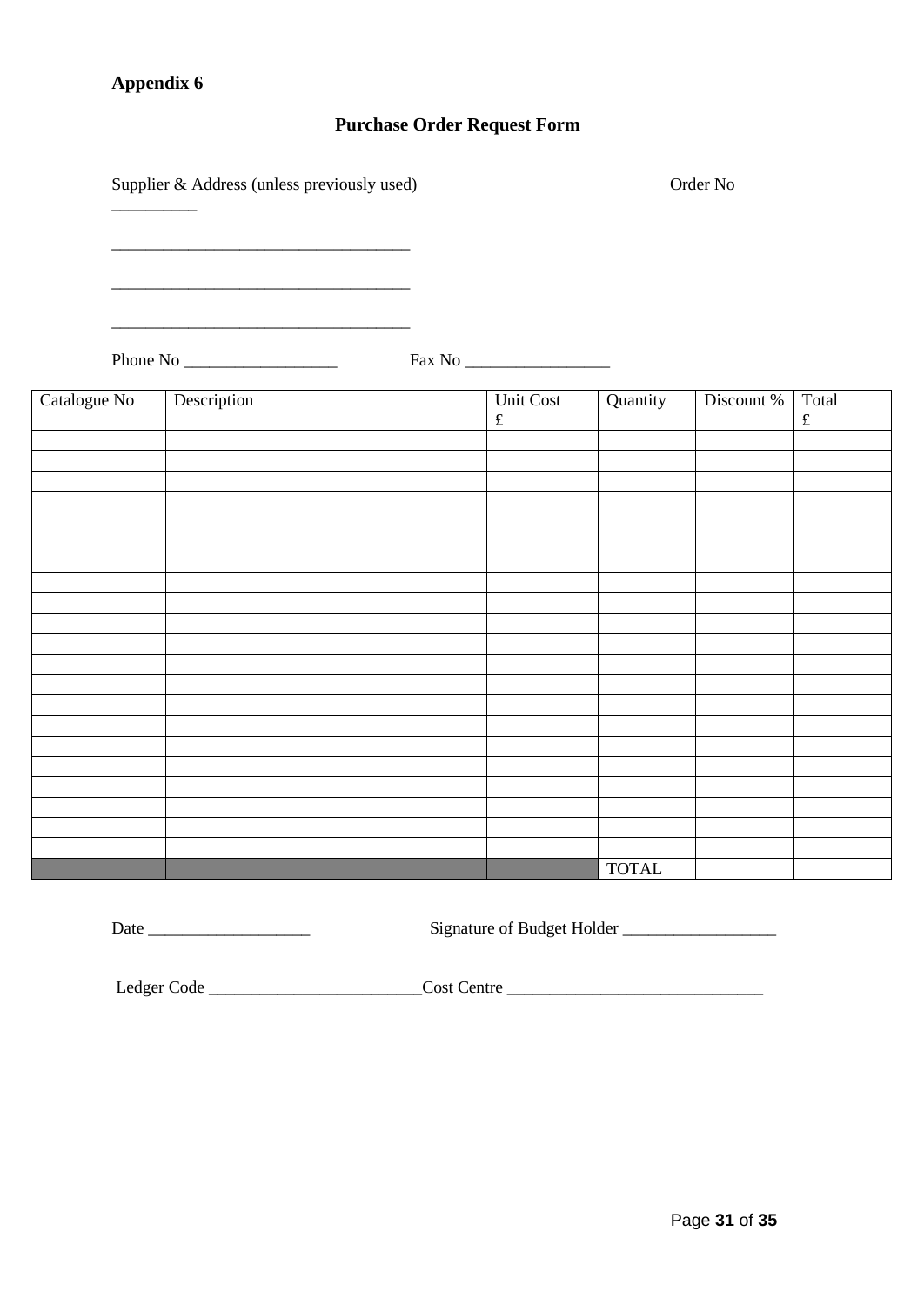| <b>Appendix 8 Financial Planning Timetable</b> |  |  |
|------------------------------------------------|--|--|
|                                                |  |  |

|                                                   | <b>Who</b>   | When                              |
|---------------------------------------------------|--------------|-----------------------------------|
| <b>Closure of Ledgers</b>                         | <b>Trust</b> | 18th of month                     |
| <b>Bank Reconciliation</b>                        | School       | 4th of month                      |
| <b>Balance Sheet Reconciliations</b>              | School       | 10th of month                     |
| <b>Salary Journal</b>                             | School       | 10th of month                     |
| <b>VAT Returns-School</b>                         | School       | 10th of month                     |
| <b>VAT Returns-Trust</b>                          | <b>Trust</b> | 30th of month                     |
| Accrual, Prepayments, Deferred/Accrued Income     | School       | 10th of month                     |
| Monthly Management Accounts Pack-Schools          | School       | 20th of month                     |
| Monthly Management Accounts Pack-Trust            | <b>Trust</b> | 25th of month                     |
| Proposed Long Term Plans-Proposed by schools      | School       | 30th April of month               |
| Revised Long Term Plans by School                 | School       | 30th November                     |
| Proposed Long Term Plans-approved by the Trust    | <b>Trust</b> | 30th May                          |
| Revised Long Term Plans reviewed by the Trust     | Trust        | 31st January                      |
| <b>BFR</b>                                        | <b>Trust</b> | 30th June                         |
| <b>BFRO</b>                                       | <b>Trust</b> | 30th May                          |
| <b>Responsible Officer Report</b>                 | <b>Trust</b> | 31st March                        |
| <b>Responsible Officer Report</b>                 | <b>Trust</b> | 30th September                    |
| Land and Buildings Return                         | Trust        | 31st Oct                          |
| <b>Trial Balance for Year End Accounts</b>        | <b>Trust</b> | 30th Sept                         |
| <b>Annual Accounts-Companies House</b>            | <b>Trust</b> | 20th Dec                          |
| <b>Annual Accounts Return-ESFA</b>                | <b>Trust</b> | 25th Jan                          |
| <b>School Resource Management Self-Assessment</b> | School       | 20th Dec                          |
| Dear Accounting Office Letter shared with         |              |                                   |
| <b>Trustees</b>                                   | <b>Trust</b> | with 15 days of receipt of letter |
| Revised Financial Manual approval by Trustees     | Trust        | 31st Aug                          |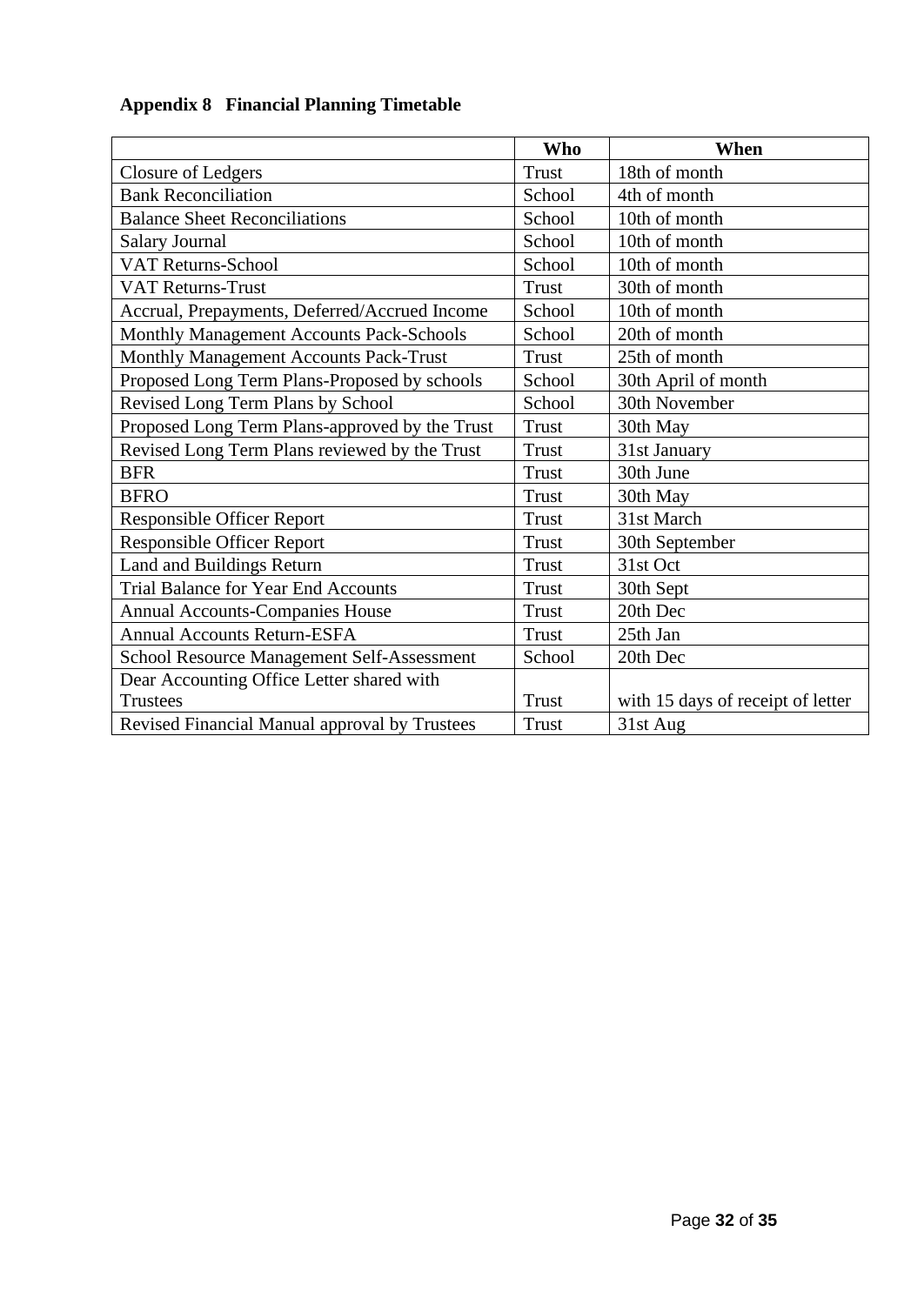# **Appendix 9 Month End Checklist**

|                                                                                                                                               | Date<br>Completed | Initial |
|-----------------------------------------------------------------------------------------------------------------------------------------------|-------------------|---------|
| <b>PAYROLL</b>                                                                                                                                |                   |         |
| Processed payroll onto Access produced journal and checked the payroll details to<br>ensure no errors. Principal and SBM Sign Payroll Journal |                   |         |
| File Journal with supporting evidence.                                                                                                        |                   |         |
|                                                                                                                                               |                   |         |
| <b>BALANCE SHEET RECONCILIATIONS</b>                                                                                                          |                   |         |
|                                                                                                                                               |                   |         |
| <b>All Bank Accounts</b>                                                                                                                      |                   |         |
| Ensure all transactions that appear on bank statements are entered onto Access                                                                |                   |         |
| All bank accounts reconciled up to the month end.                                                                                             |                   |         |
| Debit /Credit card account reconciled up to the month end.                                                                                    |                   |         |
|                                                                                                                                               |                   |         |
| <b>Notes</b>                                                                                                                                  |                   |         |
|                                                                                                                                               |                   |         |
|                                                                                                                                               |                   |         |
|                                                                                                                                               |                   |         |
|                                                                                                                                               |                   |         |
| <b>Petty Cash</b>                                                                                                                             |                   |         |
| Petty cash balance reconciled between Cash in Tin, Control Spreadsheet and                                                                    |                   |         |
| Access                                                                                                                                        |                   |         |
|                                                                                                                                               |                   |         |
| <b>Sales Ledger Control Account</b>                                                                                                           |                   |         |
| Aged Debtors Report printed                                                                                                                   |                   |         |
| Balances over 30 days old investigated                                                                                                        |                   |         |
| Difference between Aged Debtors report and Trial Balance investigated                                                                         |                   |         |
|                                                                                                                                               |                   |         |
| <b>Purchase Ledger Control Account</b>                                                                                                        |                   |         |
| Aged Creditors Report printed                                                                                                                 |                   |         |
| Balances over 30 days old investigated                                                                                                        |                   |         |
| Difference between Aged Creditors report and Trial Balance investigated                                                                       |                   |         |
| All Direct Debit Invoices and Payments Processed                                                                                              |                   |         |
| Any Creditors account in credit is reviewed                                                                                                   |                   |         |
|                                                                                                                                               |                   |         |
| <b>Payroll Control accounts</b>                                                                                                               |                   |         |
| Balance on Pay Control Accounts reconciled to payroll reports                                                                                 |                   |         |
|                                                                                                                                               |                   |         |
| <b>Other Balance Sheet Accounts</b>                                                                                                           |                   |         |
| All other balance sheet accounts reconciled and action planned were necessary.                                                                |                   |         |
| <b>BUDGET MONITORING</b>                                                                                                                      |                   |         |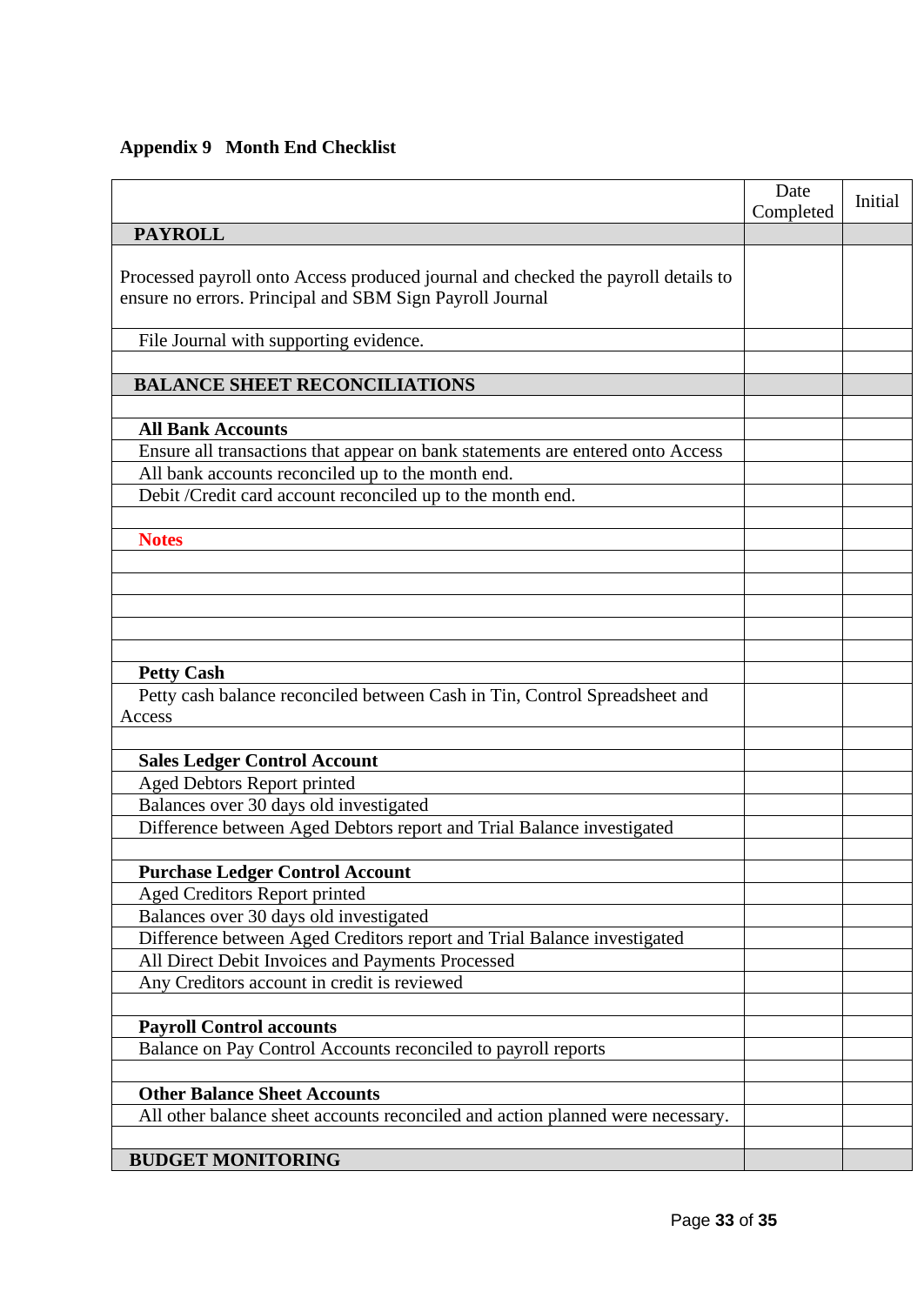| Trial Balance or Cumulative Expense Analysis Report at the month end<br>downloaded from HCSS and linked to Budget Monitoring report |  |
|-------------------------------------------------------------------------------------------------------------------------------------|--|
| Budget monitoring report completed and forecast outturn updated                                                                     |  |
| Budget monitoring report signed off by Head and SBM                                                                                 |  |
|                                                                                                                                     |  |
|                                                                                                                                     |  |
| NOTES/ISSUES                                                                                                                        |  |
|                                                                                                                                     |  |
|                                                                                                                                     |  |
|                                                                                                                                     |  |
|                                                                                                                                     |  |
|                                                                                                                                     |  |
|                                                                                                                                     |  |
|                                                                                                                                     |  |
| <b>Outstanding Items</b>                                                                                                            |  |
|                                                                                                                                     |  |
|                                                                                                                                     |  |
|                                                                                                                                     |  |
|                                                                                                                                     |  |
|                                                                                                                                     |  |

Reconciliations Prepared by \_\_\_\_\_\_\_\_\_\_\_\_\_\_\_\_\_\_\_\_\_\_\_\_\_\_\_\_\_\_\_\_ Date xx/xx/xx

Reconciliation Authorised by \_\_\_\_\_\_\_\_\_\_\_\_\_\_\_\_\_\_\_\_\_\_\_\_\_\_\_\_\_\_\_\_ Date\_\_\_\_\_\_\_\_\_\_\_\_\_\_\_\_\_\_\_\_